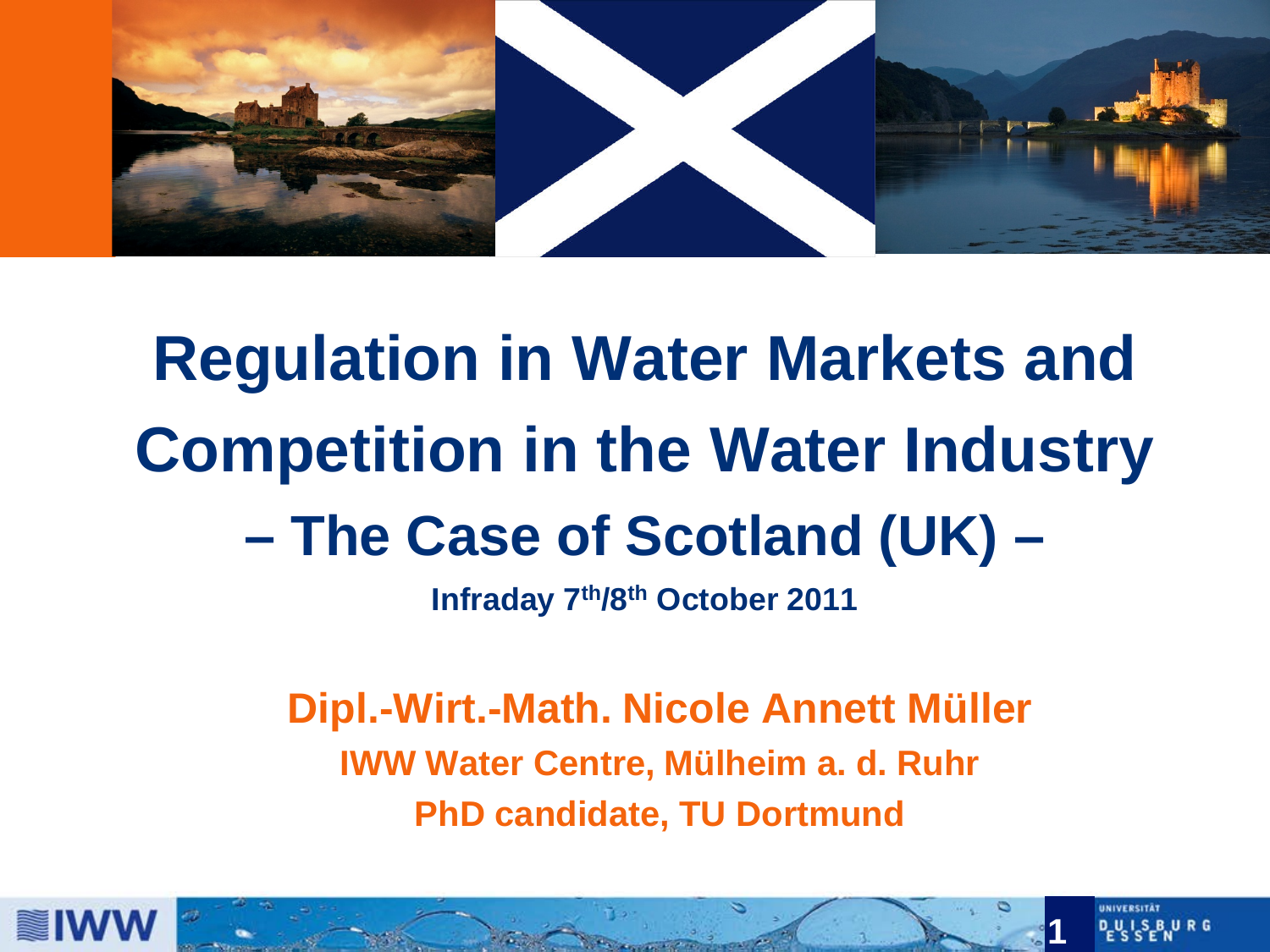### **Outline**

#### **Introduction**

- **Country Specific Characteristics & Challenges**
- **Regulation of the Scottish Water Industry**
- **Competition in the Scottish Water Sector**
- **Conclusions**
- **References**



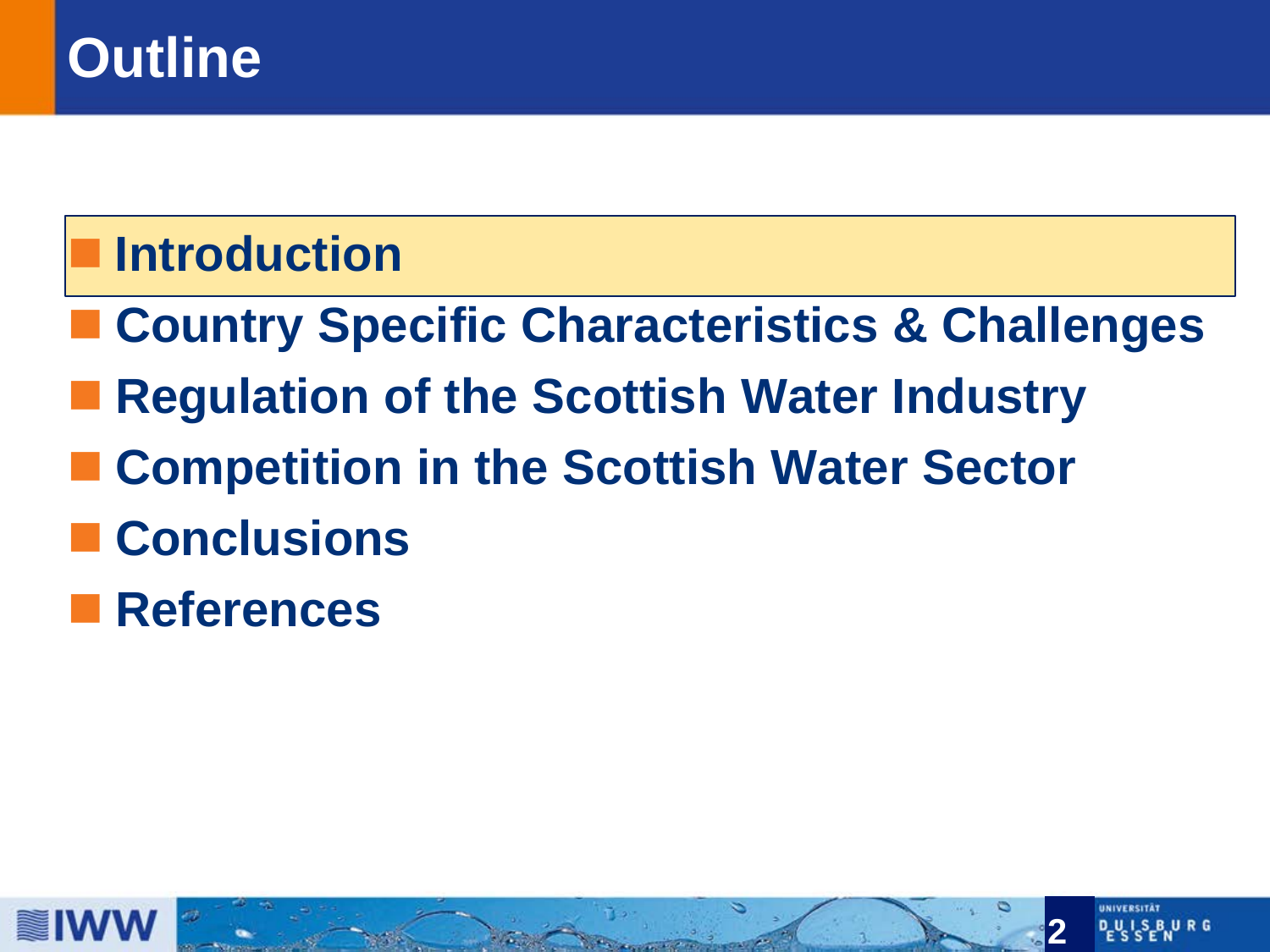#### **EU-Project TRUST**



"**The central objective of the European project initiative TRUST is to deliver co-produced knowledge to support Transitions to the Urban Water Services of Tomorrow, enabling communities to achieve a sustainable, low carbon water future without compromising service quality."**

*Transitions to Urban Water Services of Tomorrow* **(2011)**



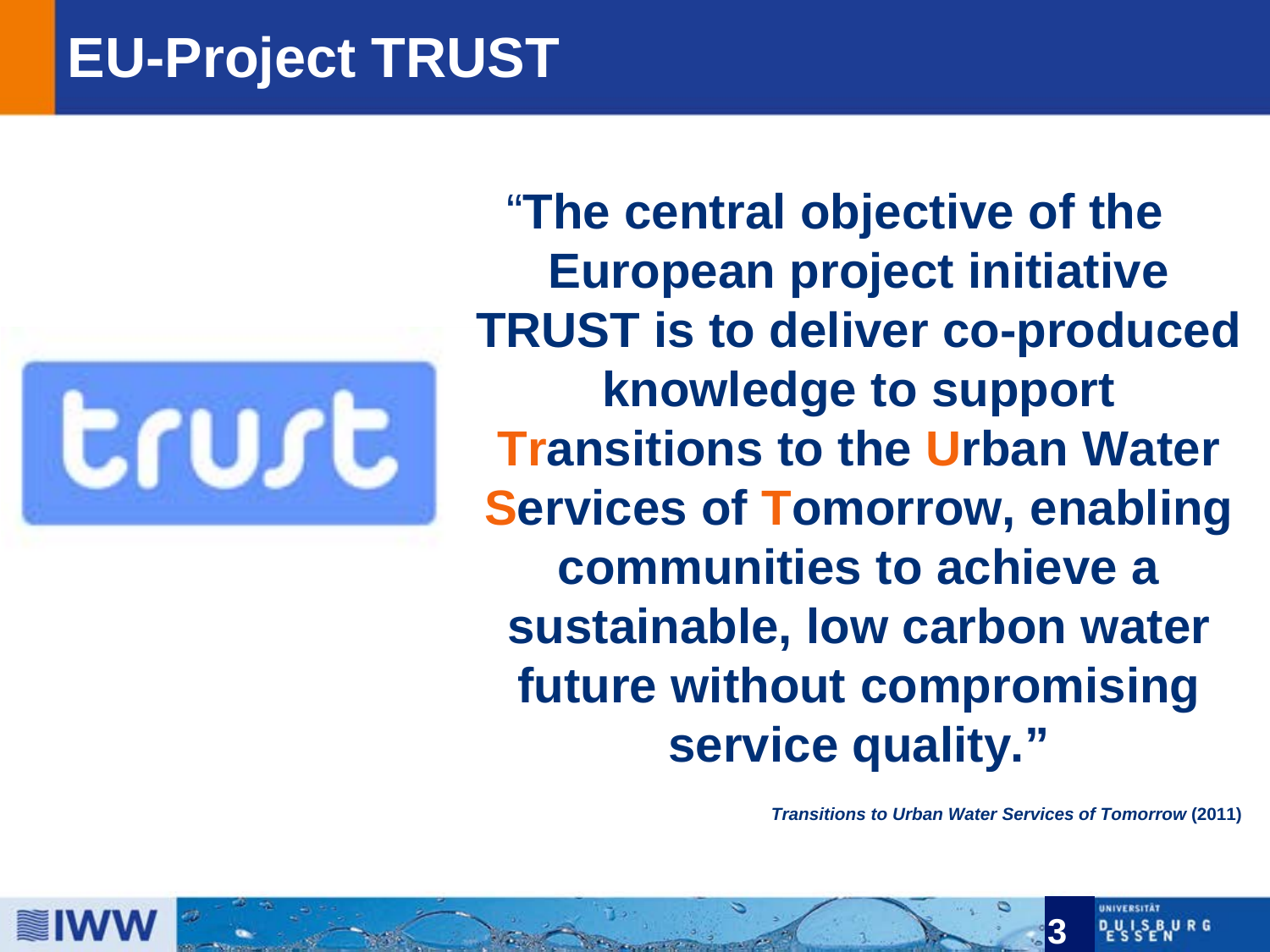# **EU-Project TRUST**

- **30 partners from 11 different countries**
- **WA 2: Policy, Financing & Society**
- **One subtask of this WA is to give a status quo of several European water markets and their regulatory frameworks.**



# **http://www.trust-i.net/**

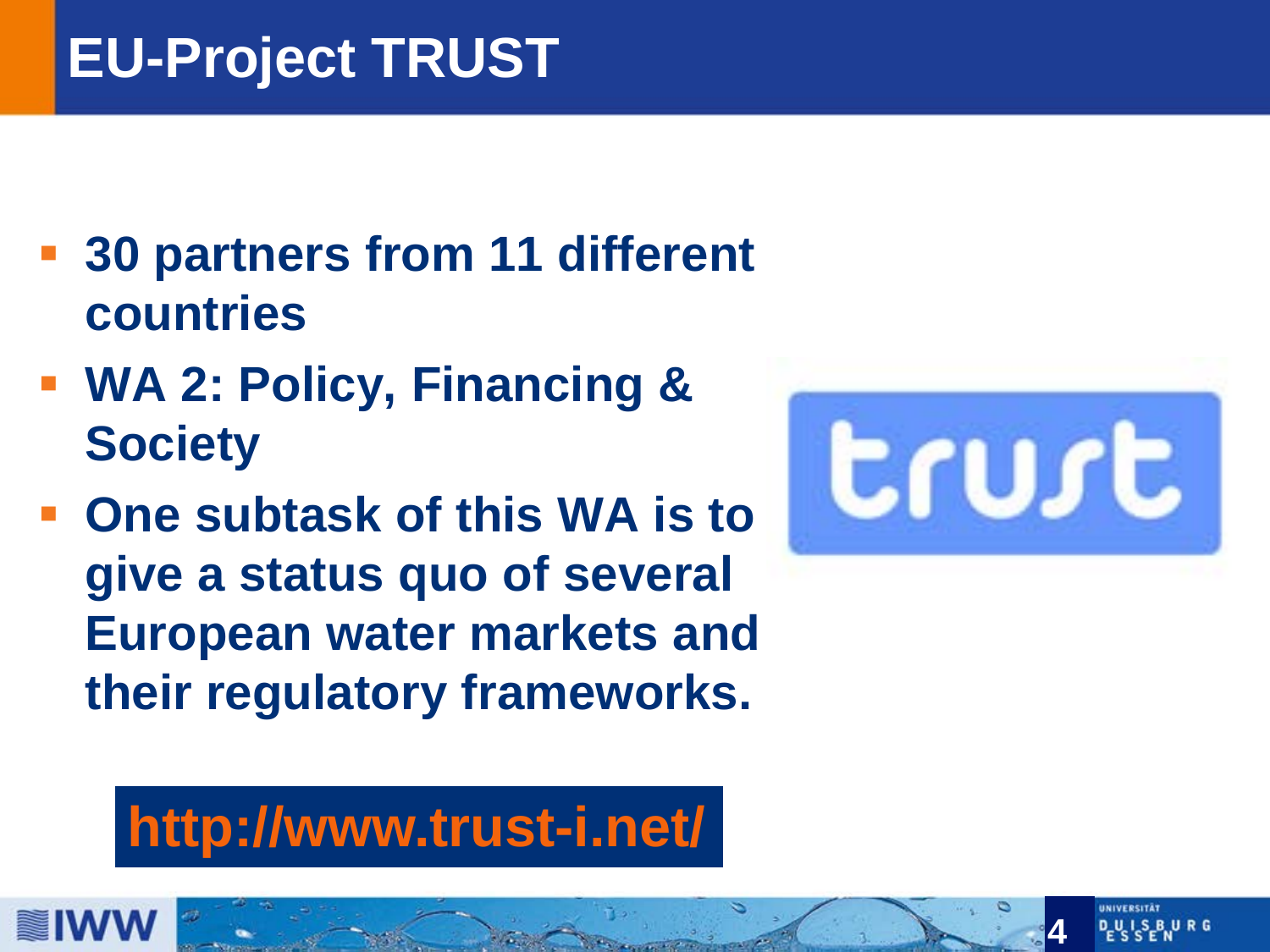#### **Outline**

#### **Introduction**

- **Country Specific Characteristics & Challenges**
- Regulation of the Scottish Water Industry
- **Competition in the Scottish Water Sector**
- **Conclusions**
- **References**



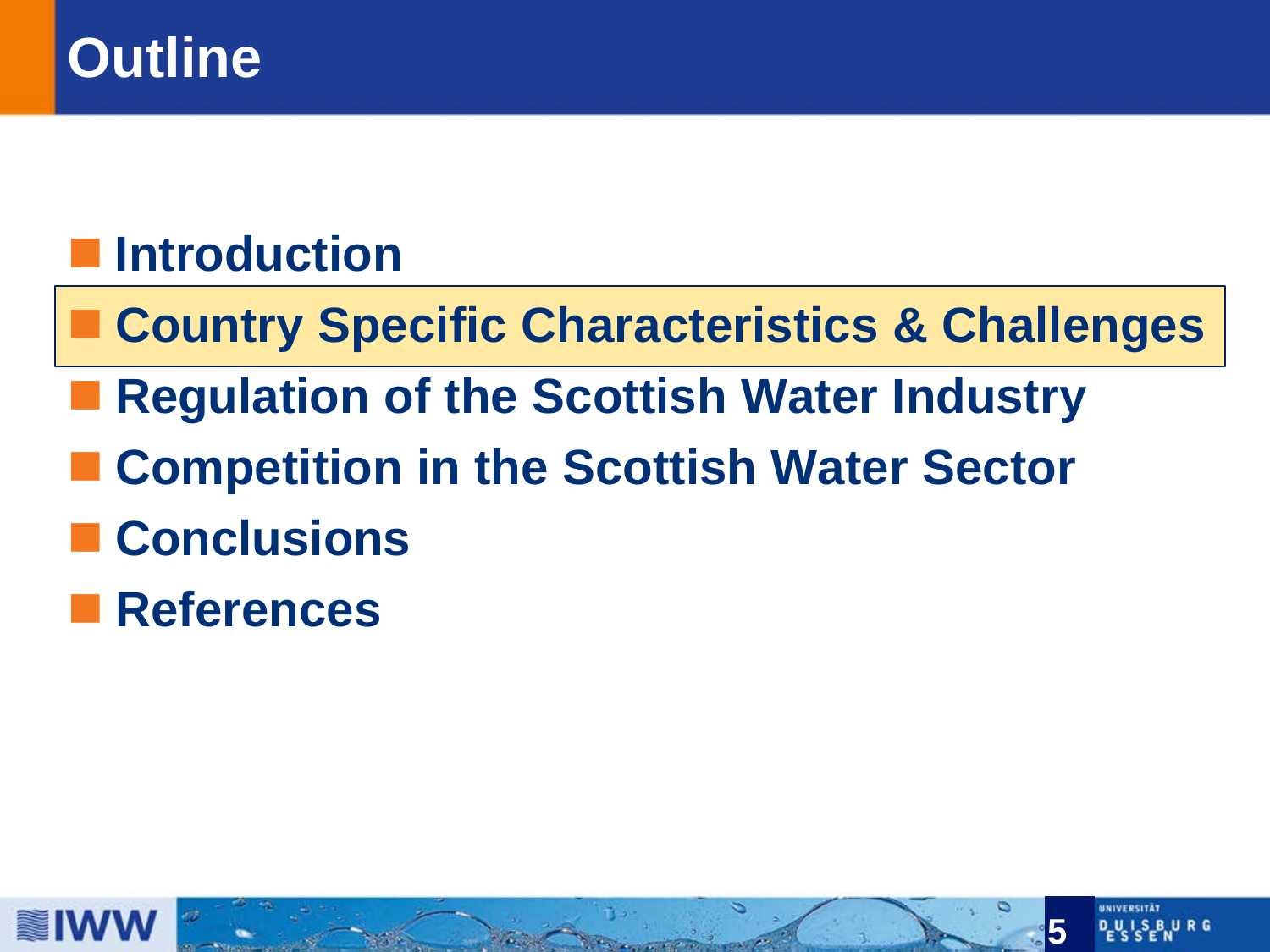**The land area of Scotland is about 80,000 km² with around 18,000 km of coastline. There are many islands belonging to mainland. 118 are inhabited islands whereas more than 800 islands are uninhabited.** 



http://www.maps-of-britain.co.uk/large-map-scotland.htm

- **The Scottish population is fortunate to have extensive fresh water resources.**
- **Over 90 % of the total fresh water volume in the United Kingdom is available in Scotland.**
- **Particularly Scotland's fresh water resources represent around 2 % of its land area.**

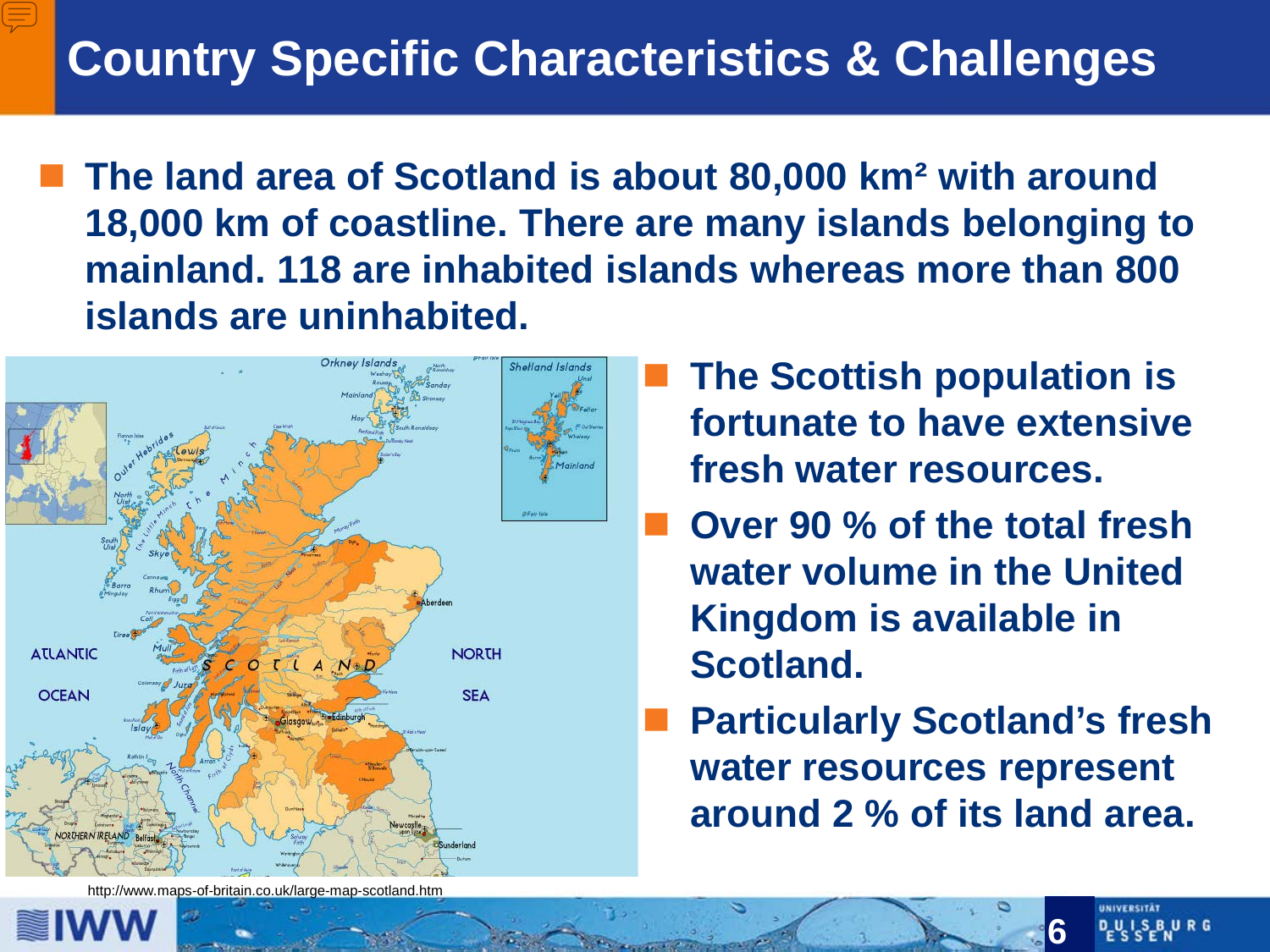#### **Country Specific Characteristics & Challenges**

- **Mild and wet climate: The absence of temperature extremes and rainfall during the whole year, without longer draught periods are characteristic for Scotland.**
- **Around 5,194,000 inhabitants**
- **Low population density: around 65 people per square kilometre**
- By 2033 there are estimated about **5,540,000 inhabitants, which means an increase of 6,7 %.**
- As in all countries, the water industry has to face the typical **challenges of a network industry: strongly increasing returns on scale, high levels of capital intensity, and long life of industrial assets.**



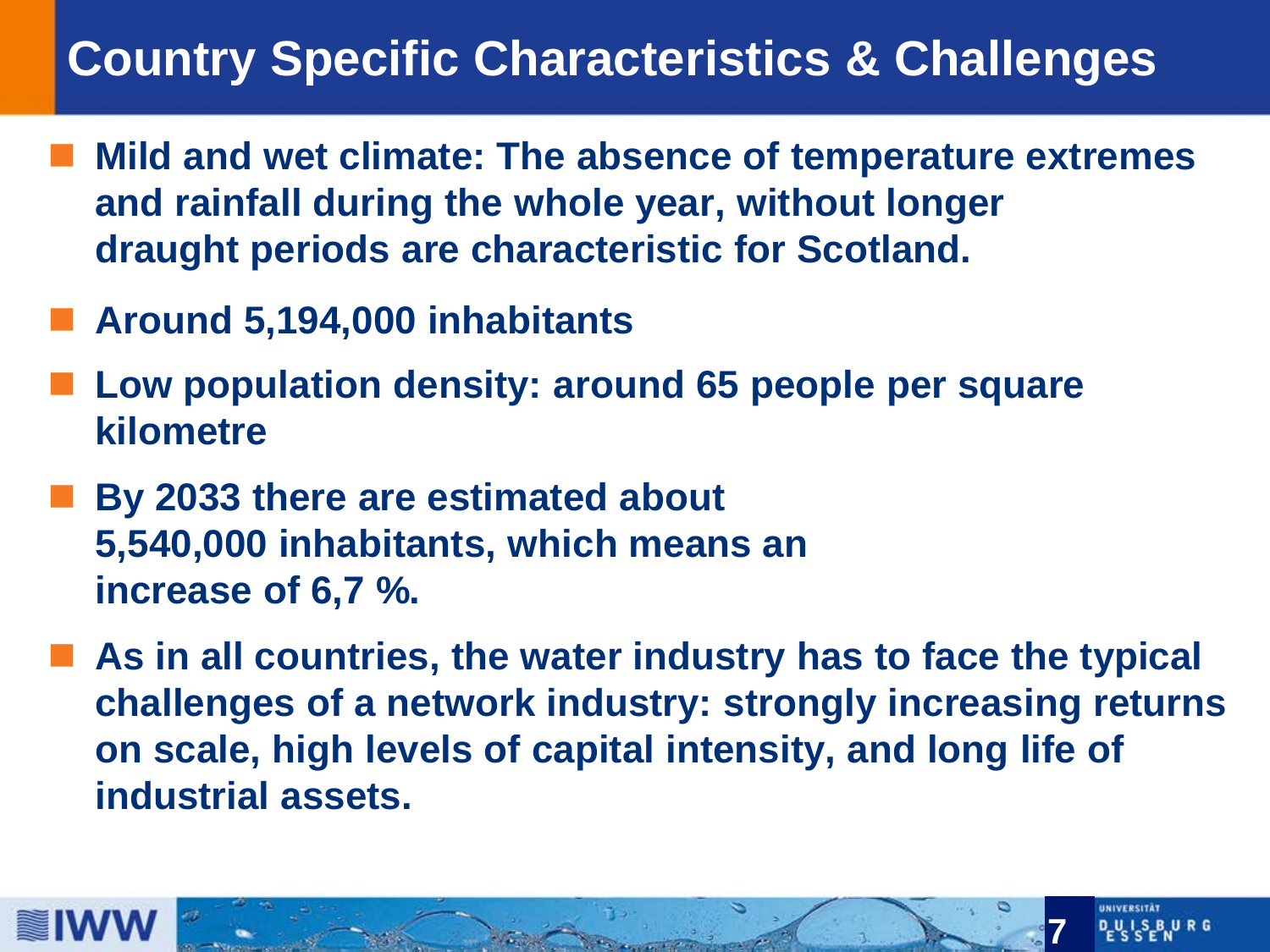#### **Outline**

#### **Introduction**

- **Country Specific Characteristics & Challenges**
- **Regulation of the Scottish Water Industry**
- **Competition in the Scottish Water Sector**
- **Conclusions**
- **References**



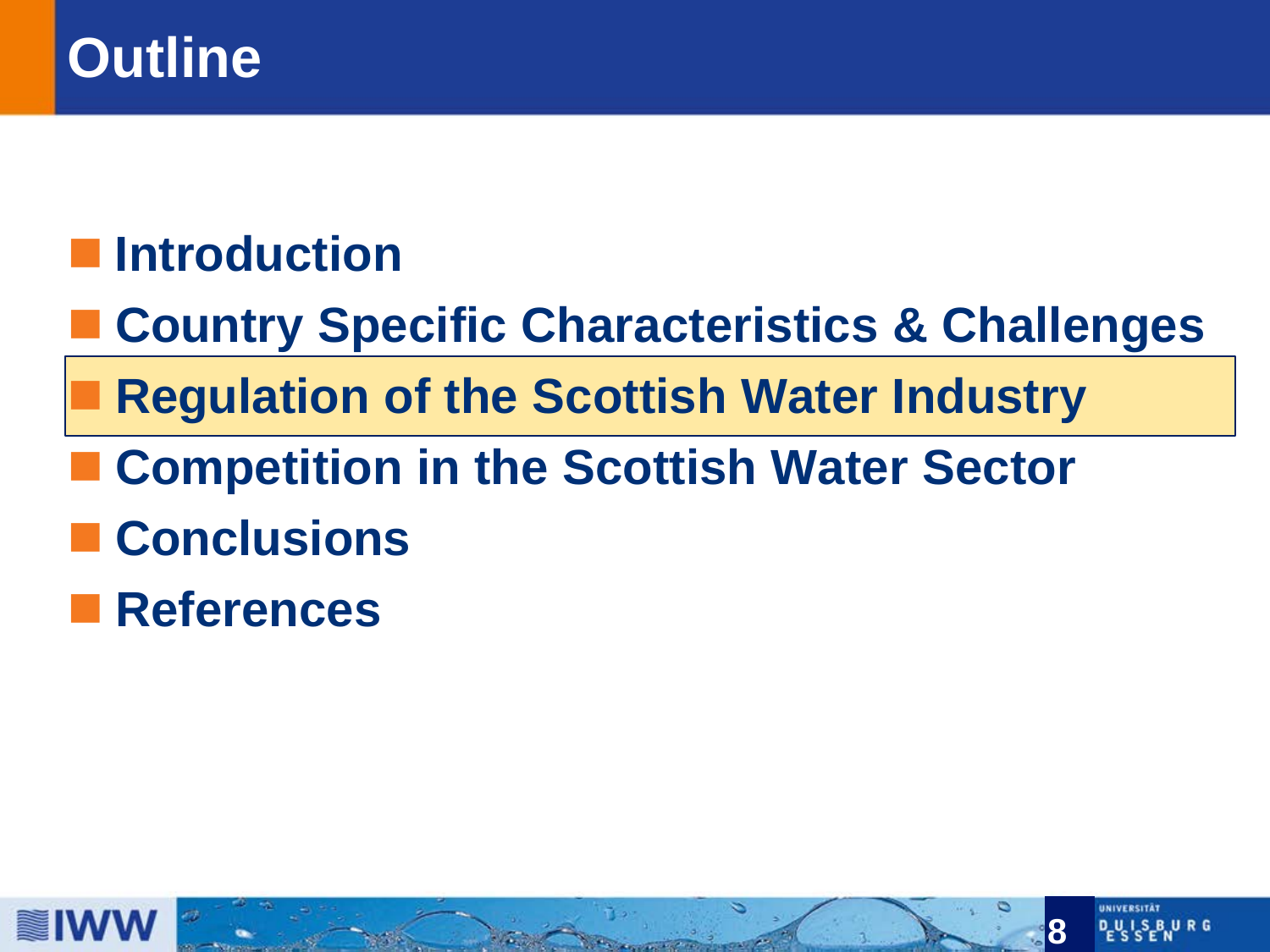*Water Industry (Scotland) Act 2002*



- **Before 2002: water and wastewater services in Scotland were managed by three public water authorities. They were responsible for the regions North, East and West and had a monopoly status in their local draw area.**
- **By the Water Industry Act, which was passed in 2002, the three public water authorities were consolidated and thereby Scottish Water was established.**



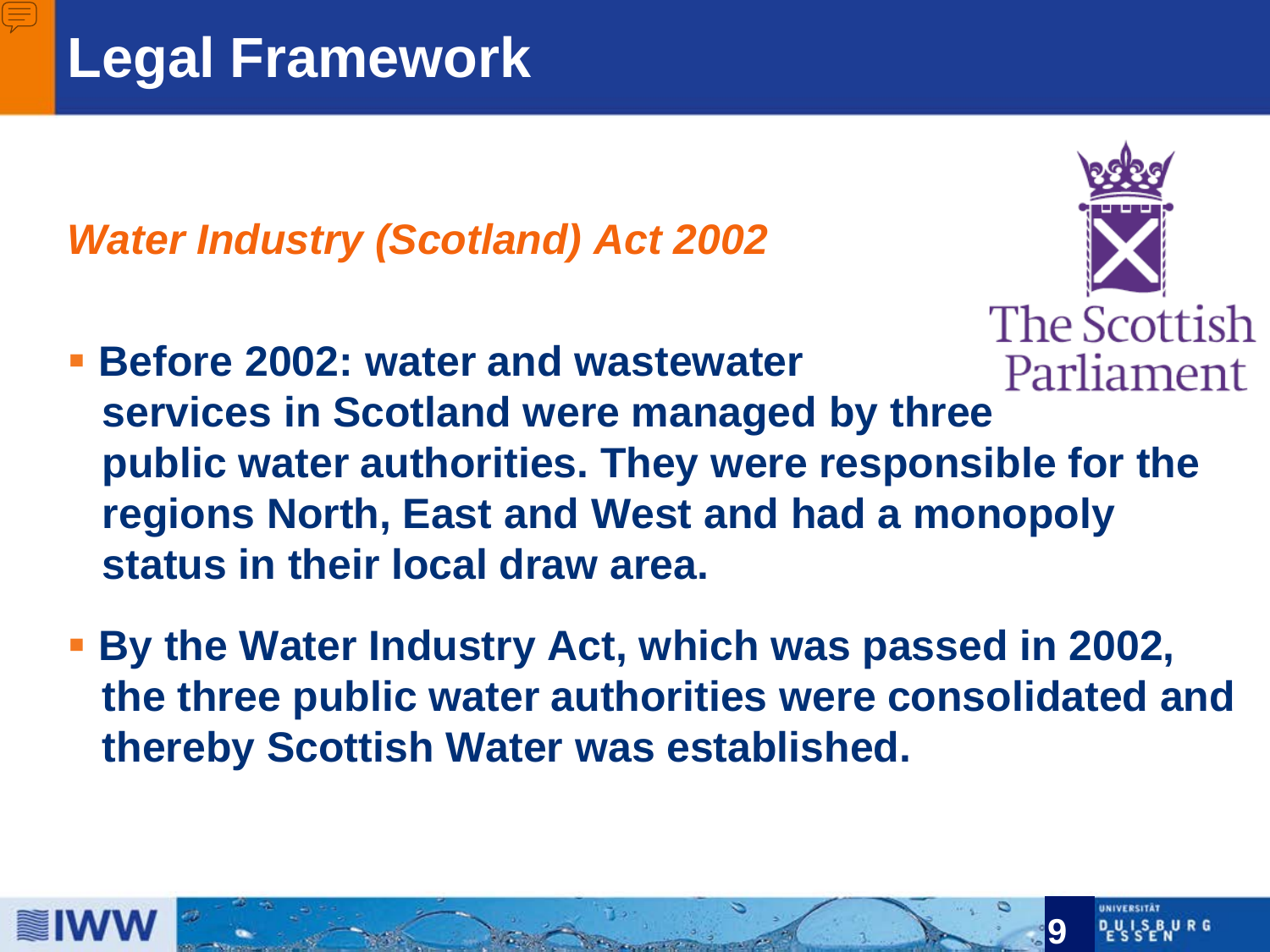*Water Services etc. (Scotland) Act 200***5**



- **Permits and regulates the wholesale of water and sewerage services from Scottish Water to licensed providers**
- **Established the Water Industry Commission for Scotland as economic regulator concerning charges and competition**



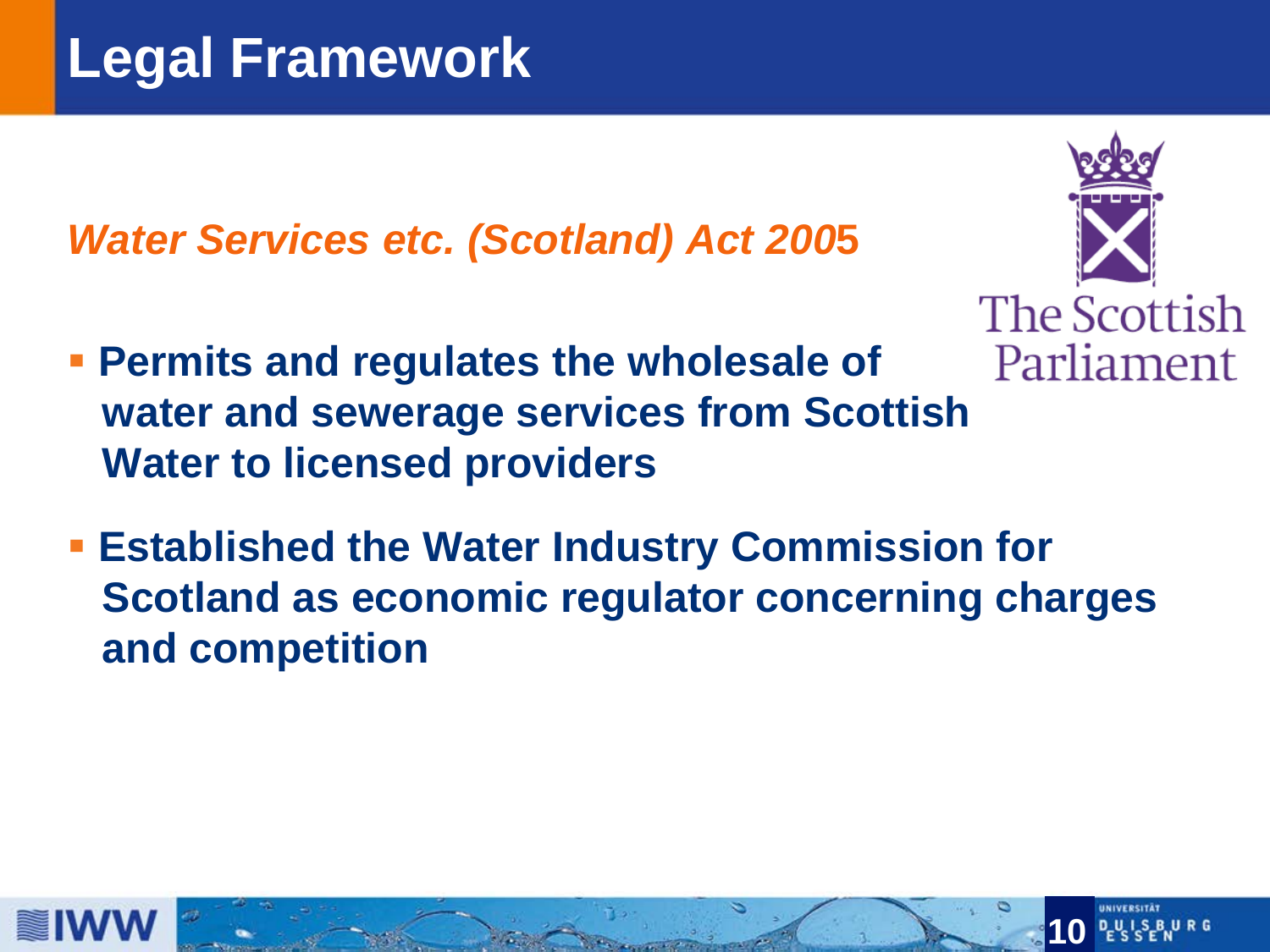# **Main Players in the Scottish Water Industry**

**Beside of the Ministers and the Scottish Parliament, there are four other players, which mainly influence the structure and work of the Scottish water sector.**









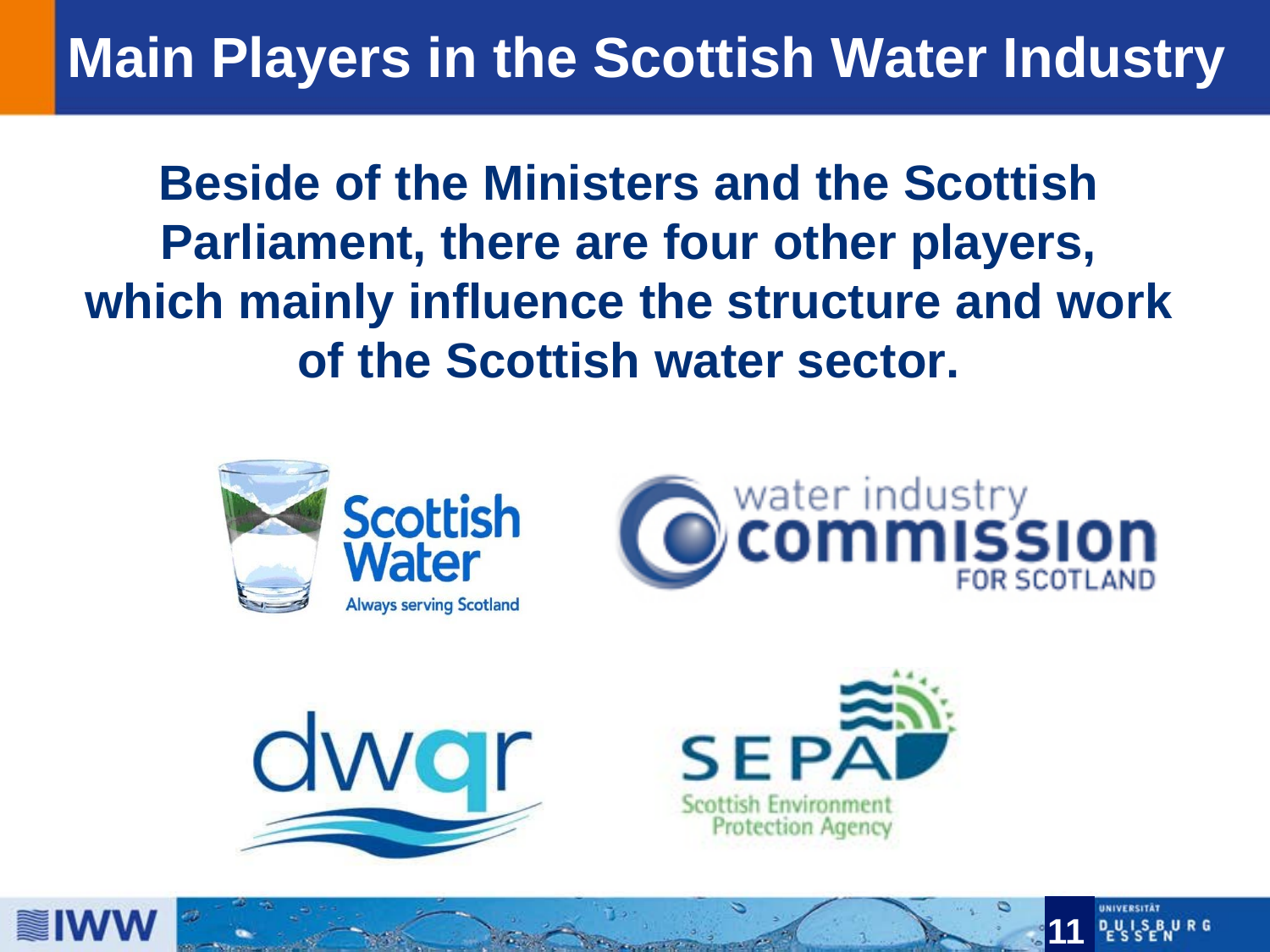#### **Scottish Water**

- **Publicly owned company, accountable to the Ministers and the Scottish Parliament**
- **Delivers potable water to all 2.4 million households in Scotland and removes their sewerage**
- **Offers water and wastewater services as wholesale to different licensed providers, which complement these performance with extended services and compete for business customers and non-profit organisations**



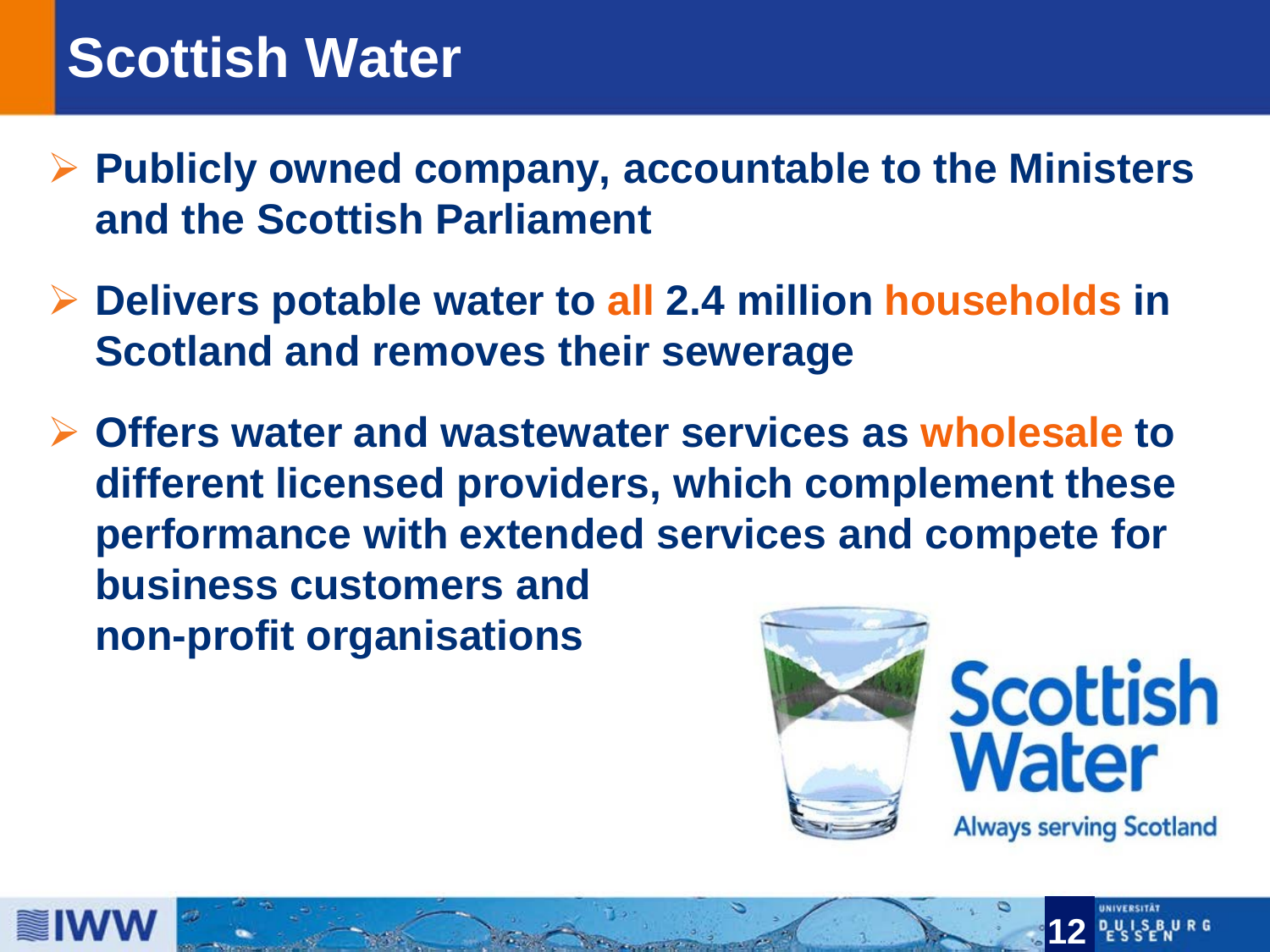#### **Scottish Water**

#### **Key facts**

- **Head office in Dunfermline**
- **~ 47,575 km of water pipes**
- **~ 50,412 km of sewer pipes**
- **More than 1,800 wastewater treatment works (including 1,200 septic tanks)**
- **284 water treatment works**
- **Produces 1.3 billion litres of drinking water every day**
- **Removes 840 million litres of wastewater every day**





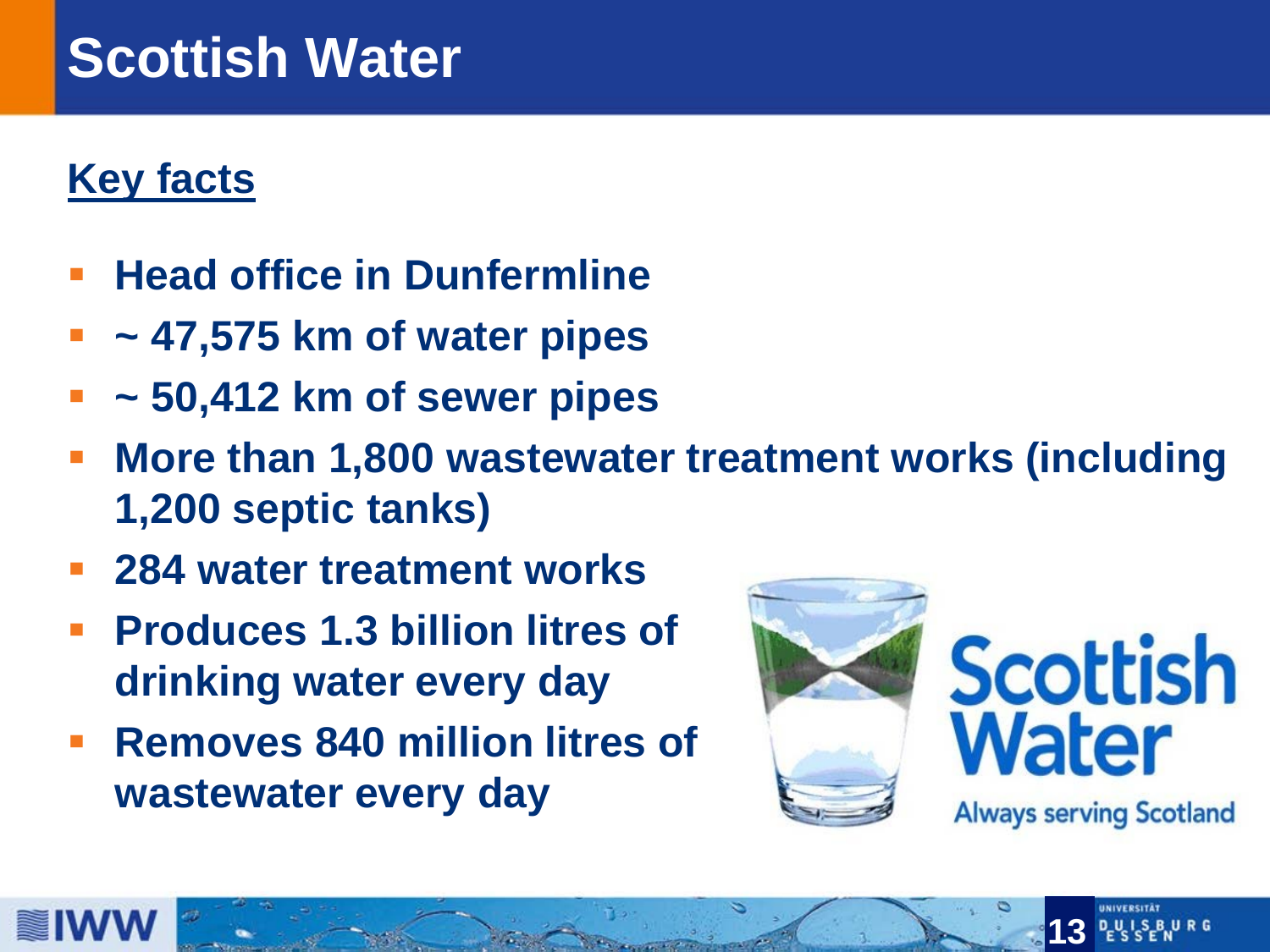#### **The Water Industry Commission for Scotland**

- **Economic regulator of the Scottish water market**
- **Established by the Water Services Act in 2005**
- **The main task "[...] is to ensure that the Scottish water industry provides a high-quality service and value for money to customers."** *WICS (2011): Who's who in the Scottish water industry*
- **Pursuing this target the WICS is setting prices for water and sewerage services, facilitating competition in the field of business customers and non-profit organisations as well as licensing new providers**



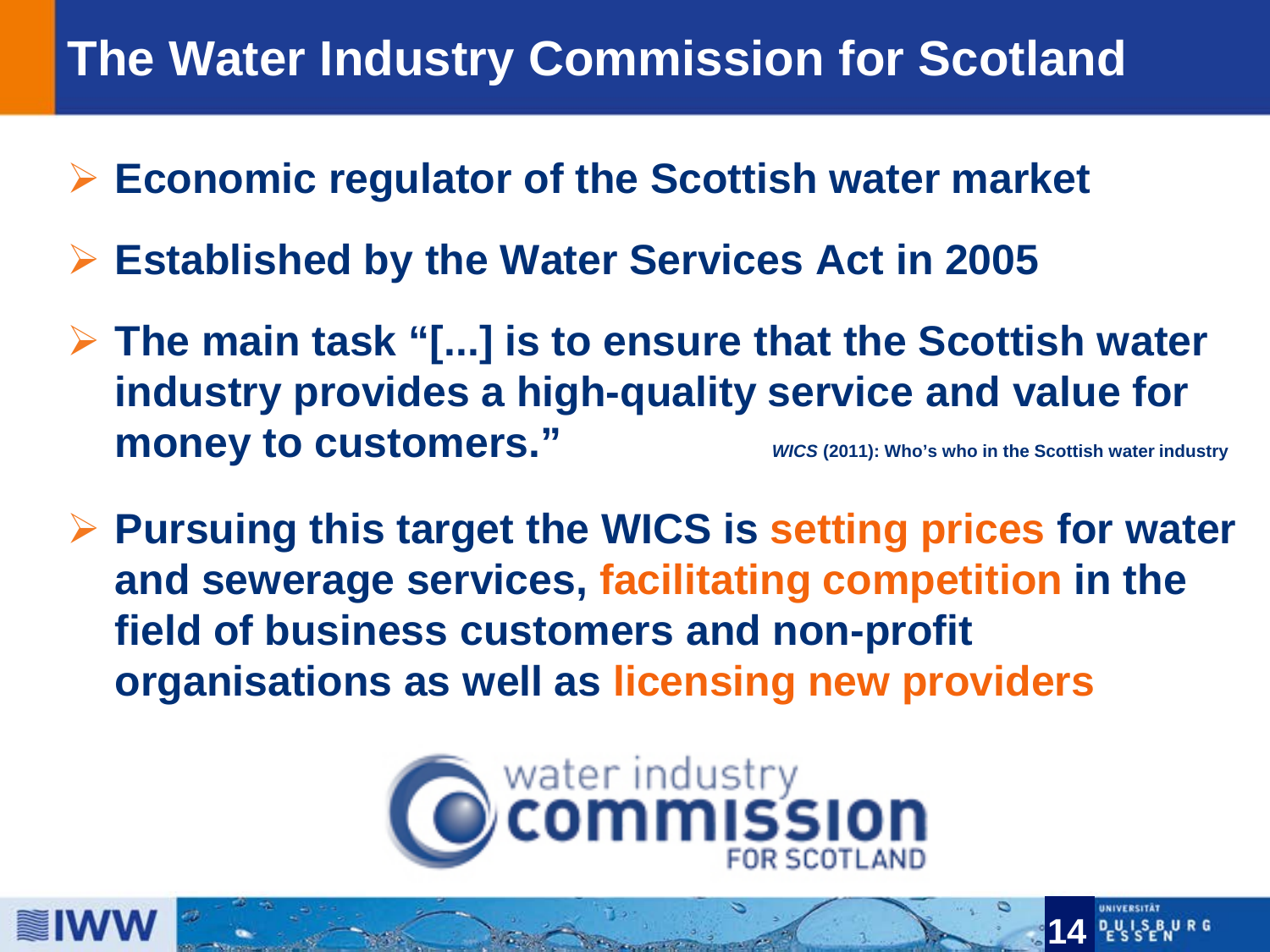# **Drinking Water Quality Regulator**

- **Established by the Water Industry Act in 2002**
- **Main task is to ensure a good tap water quality around Scotland by monitoring the performance of Scottish Water and enforcing higher quality standards**
- **Acts independent and is authorised to get relevant data from Scottish Water and to make technical inspections**
- **Gives hints for future investment needs to the Scottish Ministers**





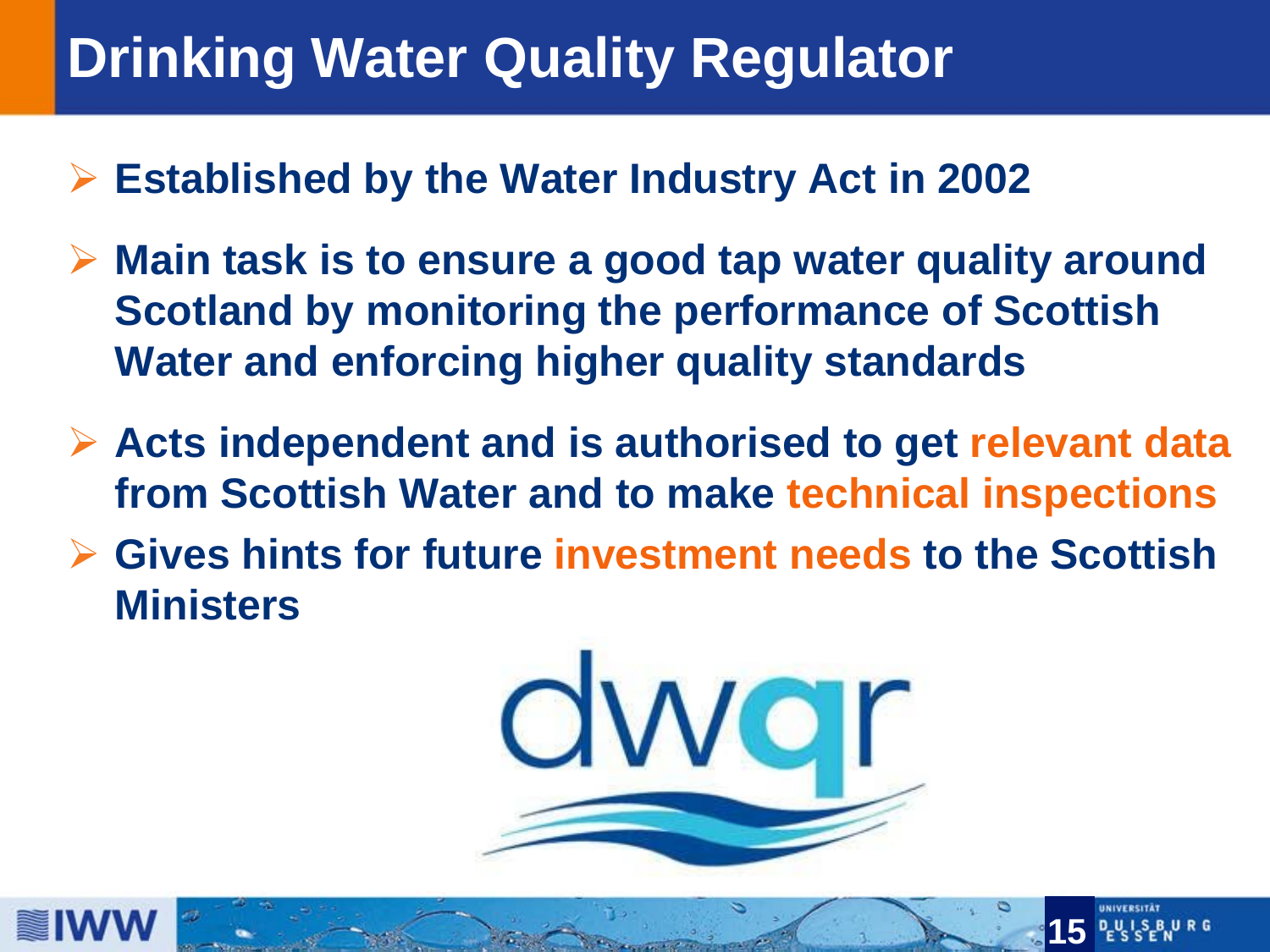# **Scottish Environment Protection Agency**

- **Established by the Environment Act 1995**
- **Main task is to protect and improve the Scottish environment**
- **This includes the target of a sustainable protection and improvement of the Scottish water resources**
- **SEPA regulates activities which have direct influence on the water environment and gives hints for future investment needs to the Scottish Ministers**
- **Monitoring the right handling of Scottish Water's discharges is one way to improve the environment**



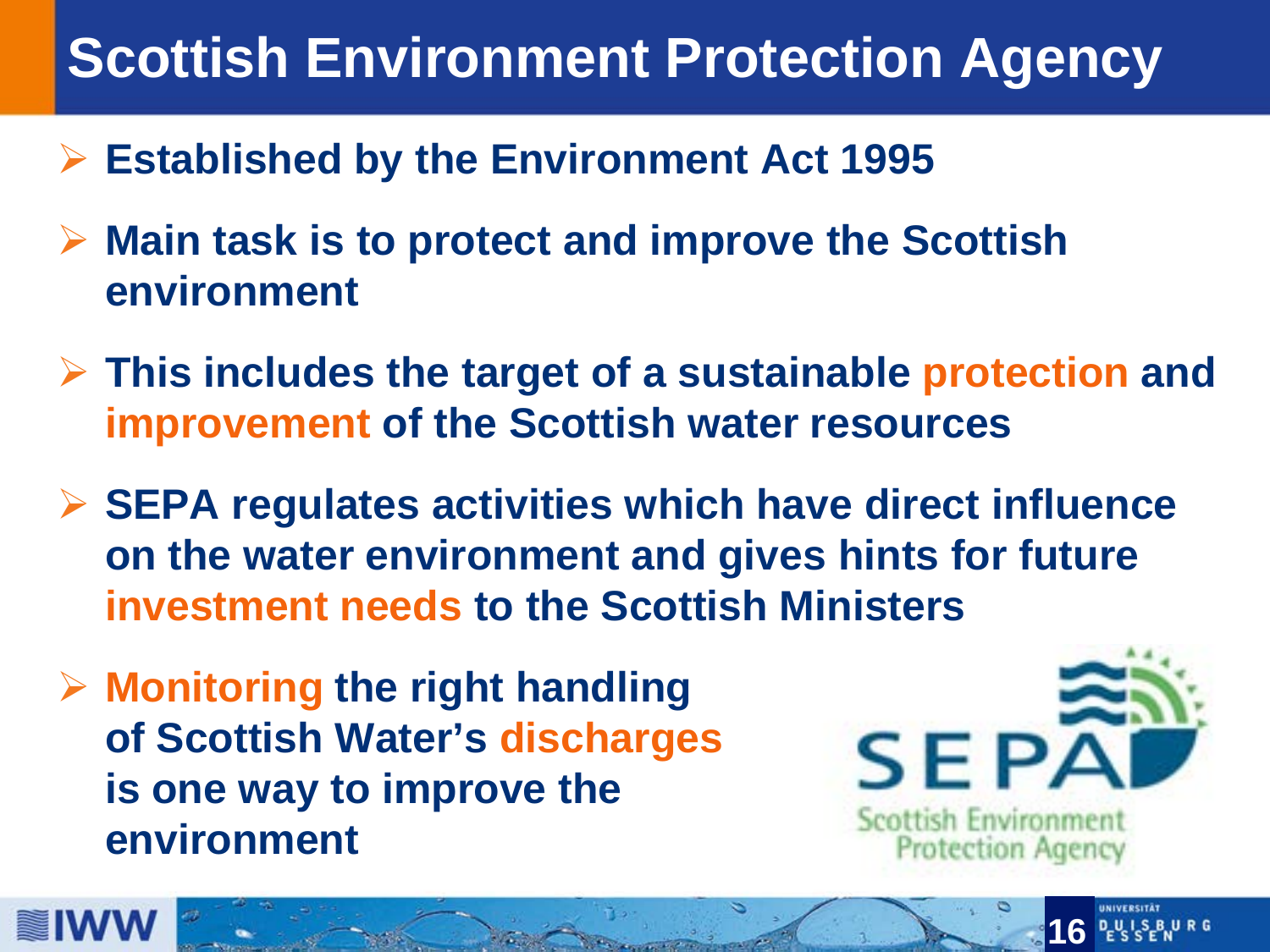#### **Outline**

#### **Introduction**

- **Country Specific Characteristics & Challenges**
- **Regulation of the Scottish Water Industry**
- **Competition in the Scottish Water Sector**
- **Conclusions**
- **References**



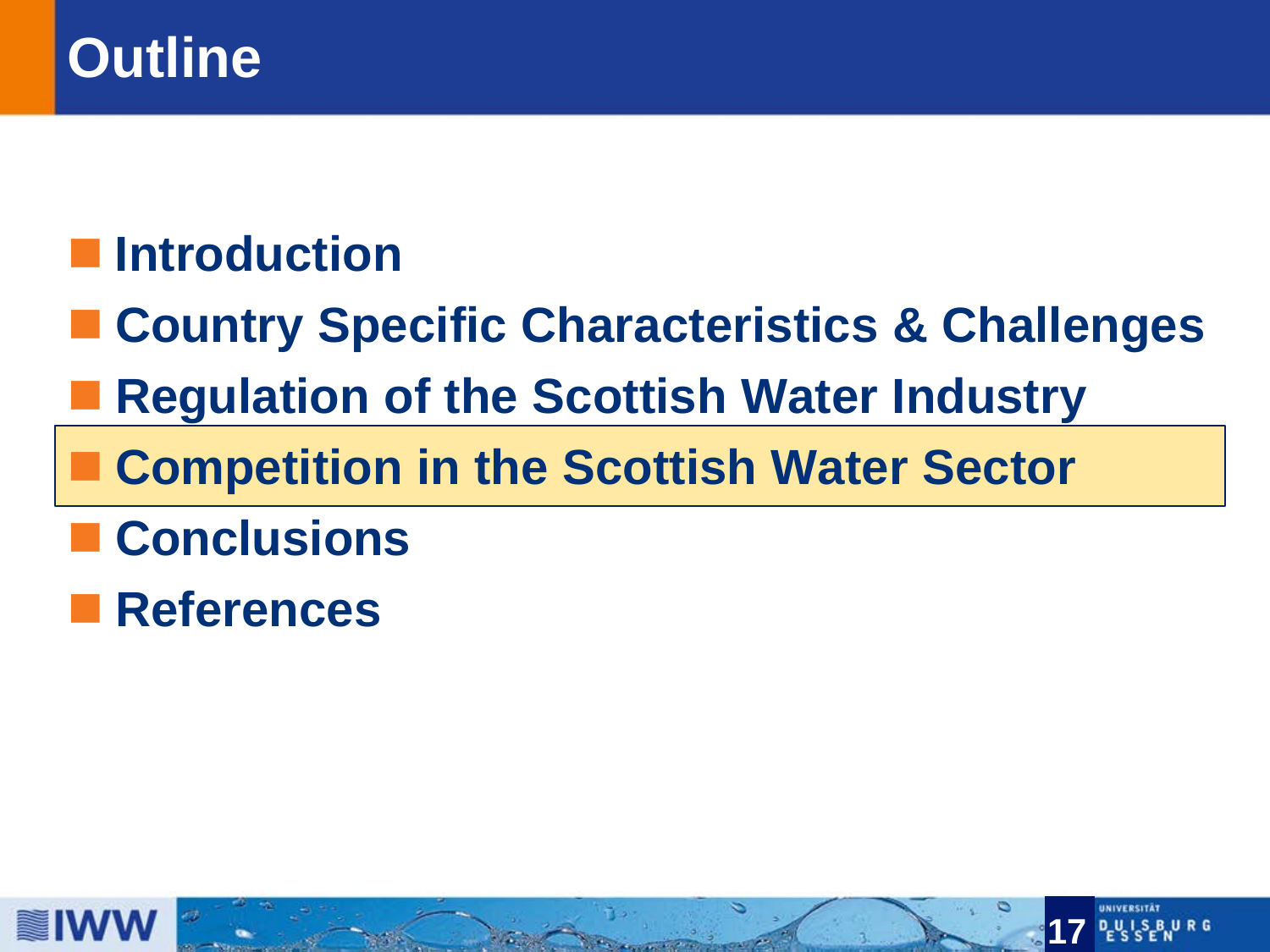## **Lack of Competition**

- **The high capital intensity,**
- **the dependence of drinking and waste water pipes and**
- **the long lifetime of assets lead traditionally to the fact that only one provider prevails in one region.**



**Regulation vs. Competition ? Competition via Regulation ?**



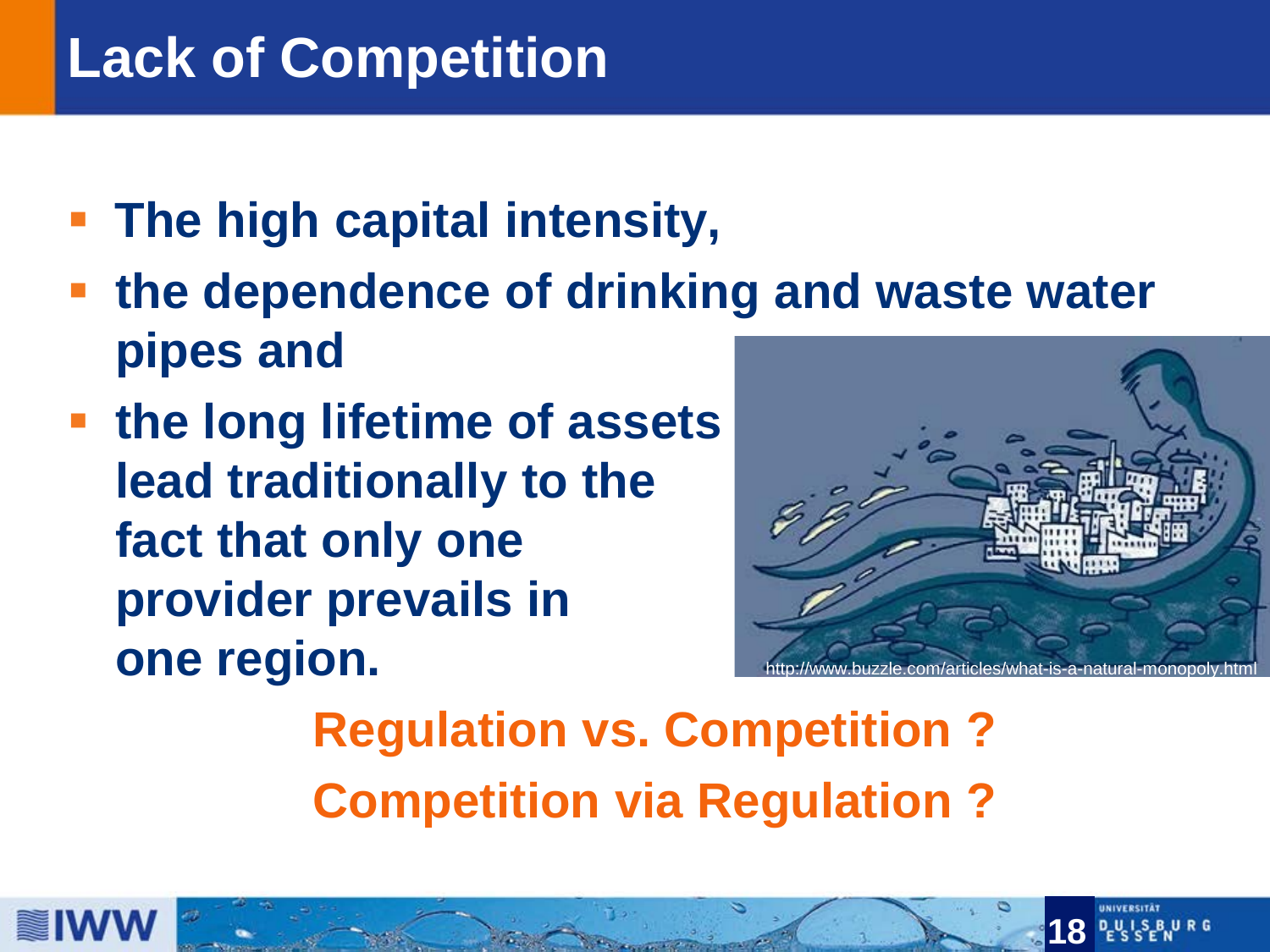**"In substance, to foster competition by network opening means allowing consumers to contract directly with suppliers of their choice for the services they require, and to force the network operators that lie 'on the way' to convey the resource in return for a 'fair and reasonable' toll."** 

*Bouttes, Jean-Paul; Leban, Raymond* **(1995)**



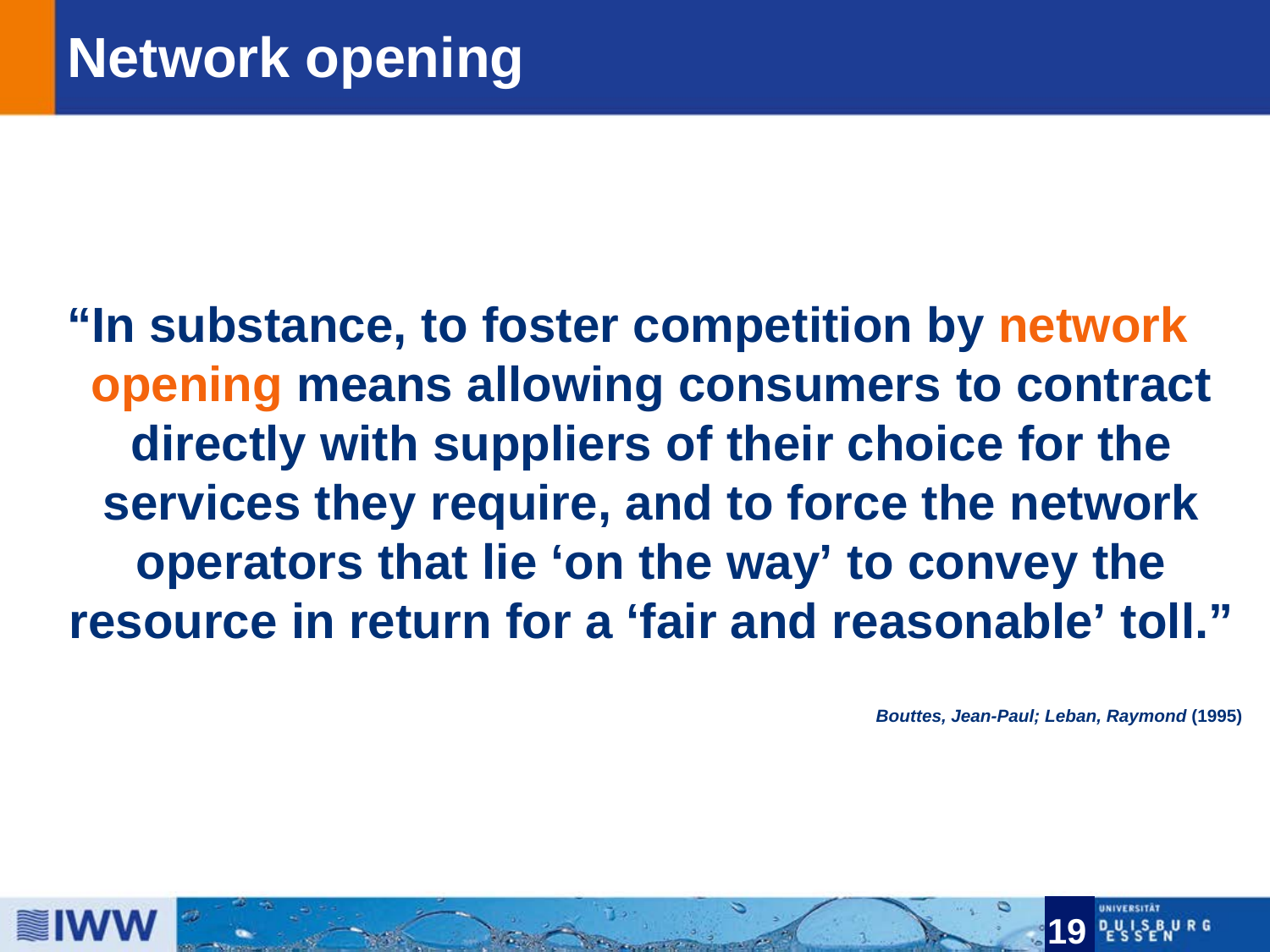#### **Competition in the Scottish Water Sector**

- **Since April 2008 the 130,000 business customers and public bodies are able to choose between the retail services of licensed providers.**
- **This is possible, because SW acts as wholesaler of water and wastewater services to different retailers.**
- **These retailers complement the pure physical services with customizing services like water metering, billing and contact opportunities, which the end consumer has to pay for.**
- **Depending on how much they are willing to pay for the additional services, the non-domestic customers can choose between all providers regardless of their location.**



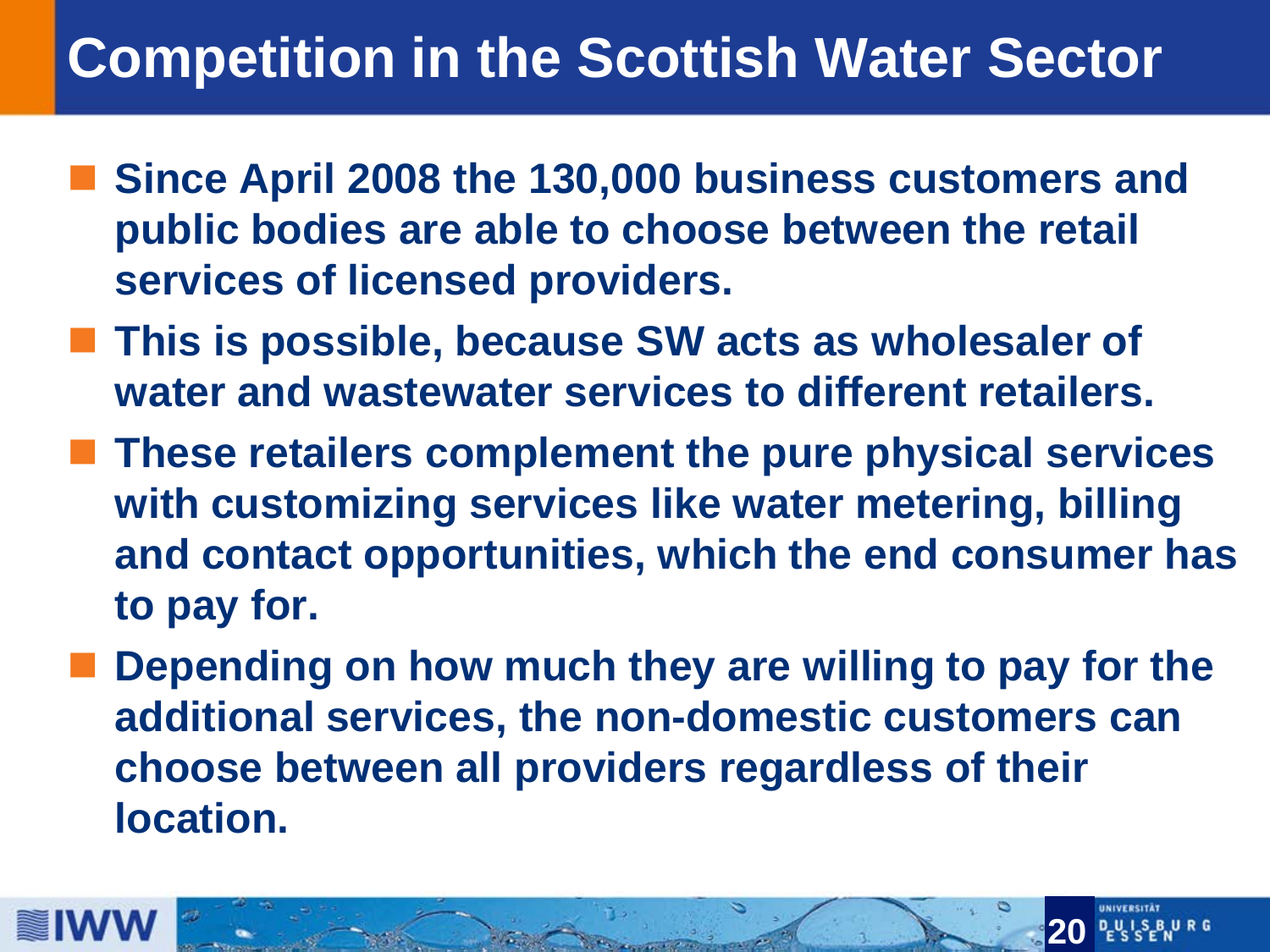#### **Main Structure of the Scottish Water Industry**



Own illustration based on *Water Industry Commission for Scotland* (2011): Who's who in the Scottish water industry



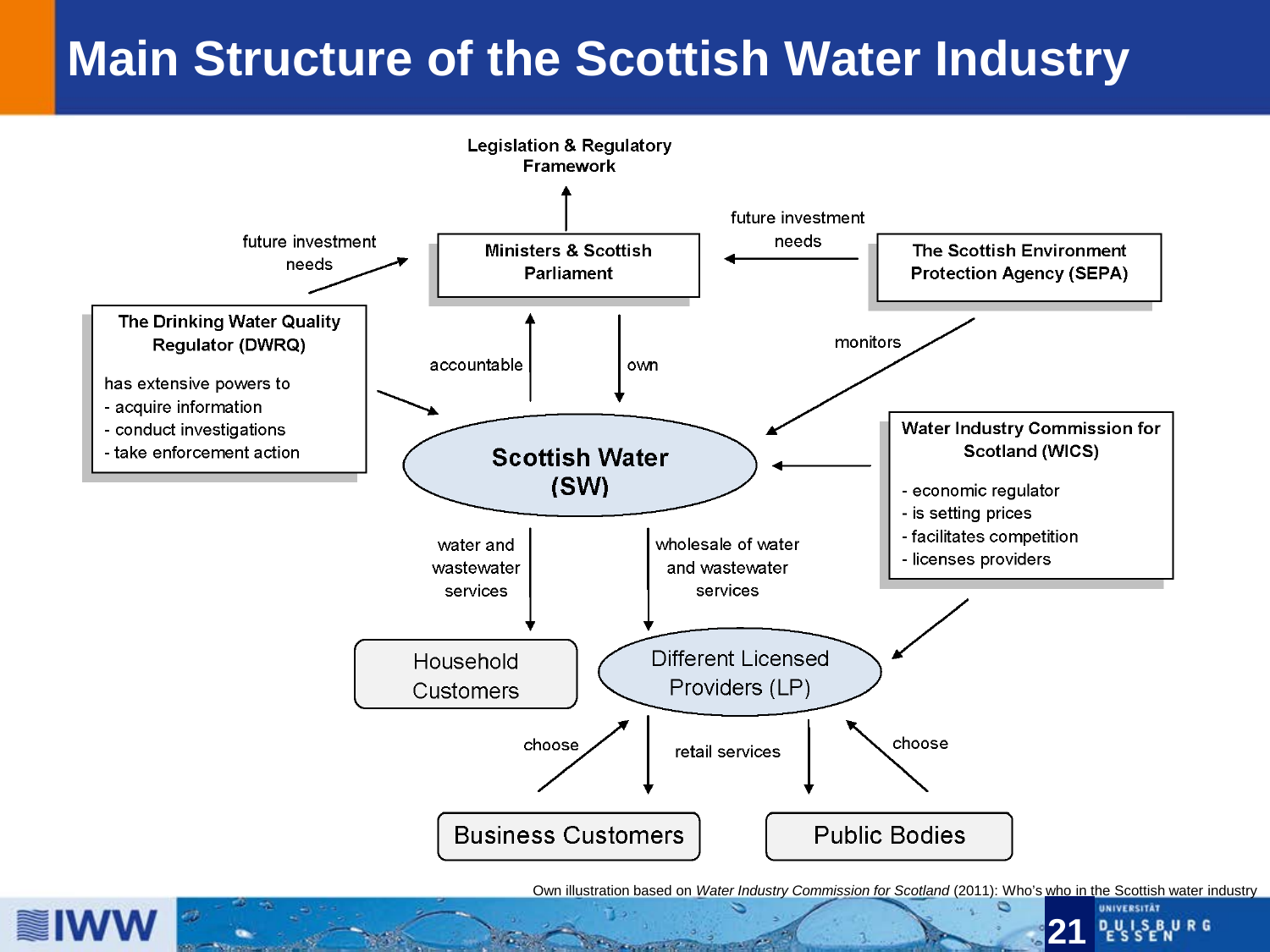# **Water supplier**



OspreyWater





 **Currently the business consumers can choose between 4 water supplier**

 **They were licensed by the Water Industry Commission for Scotland, which is responsible to check, if the providers possess adequate knowledge, expertise and experience. Furthermore, the applicants require financial acumen and business viability.**



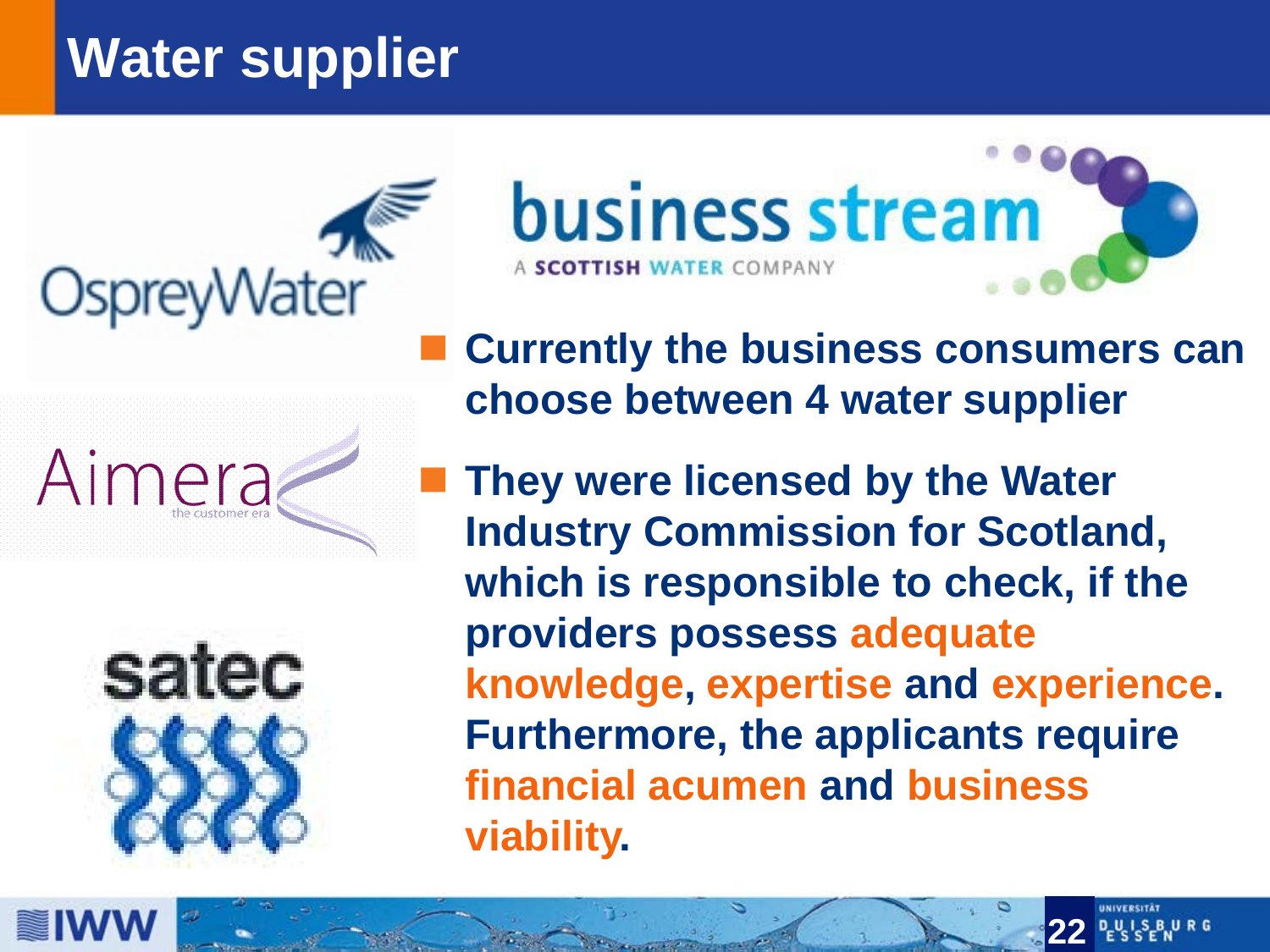#### **How to switch between Suppliers**

- **Switch by contacting the new provider and giving him the supply point identification number**
- **Chosen retailer will coordinate the switch in cooperation with an independent organization: CentralMarketAgency**
- **Responsible for administering the competitive retail market: keeping a customer register, recording the switch of non-domestic customers between two retailers and calculating the wholesale charges which have to be paid to Scottish Water**
- **Members: all licensed providers and Scottish Water as founding member**
- **Further duties:** *Market Code***,** *Code Subsidiary Documents*



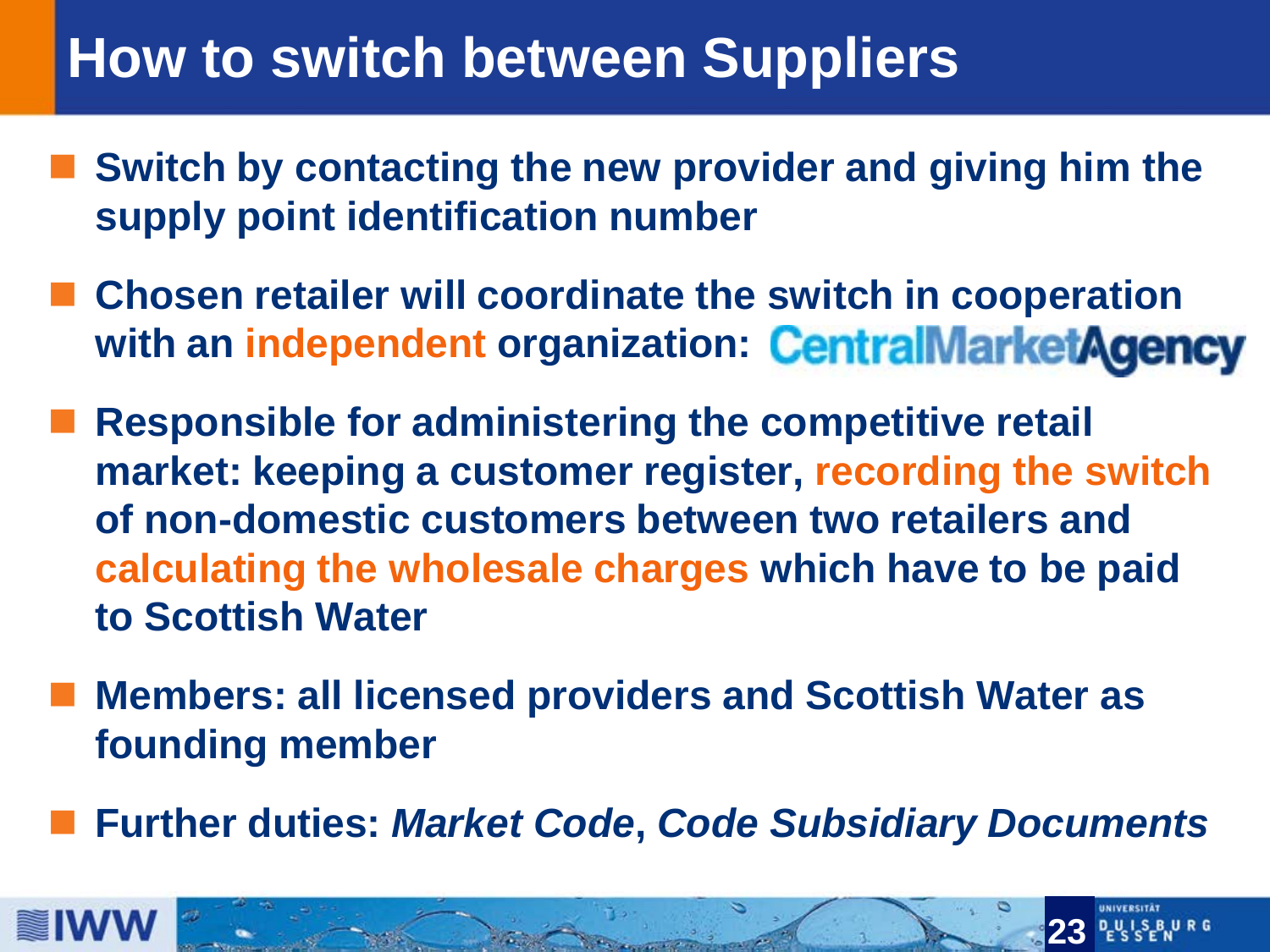# **Self supply**

- **Beside of the opportunity to choose a retailer, non-domestic customers are able to get a self supply license.**
- **In this case the customer pays the wholesale charges to Scottish Water, but does not receive any additional services as for example meter reading or incident assistance from any retailer.**





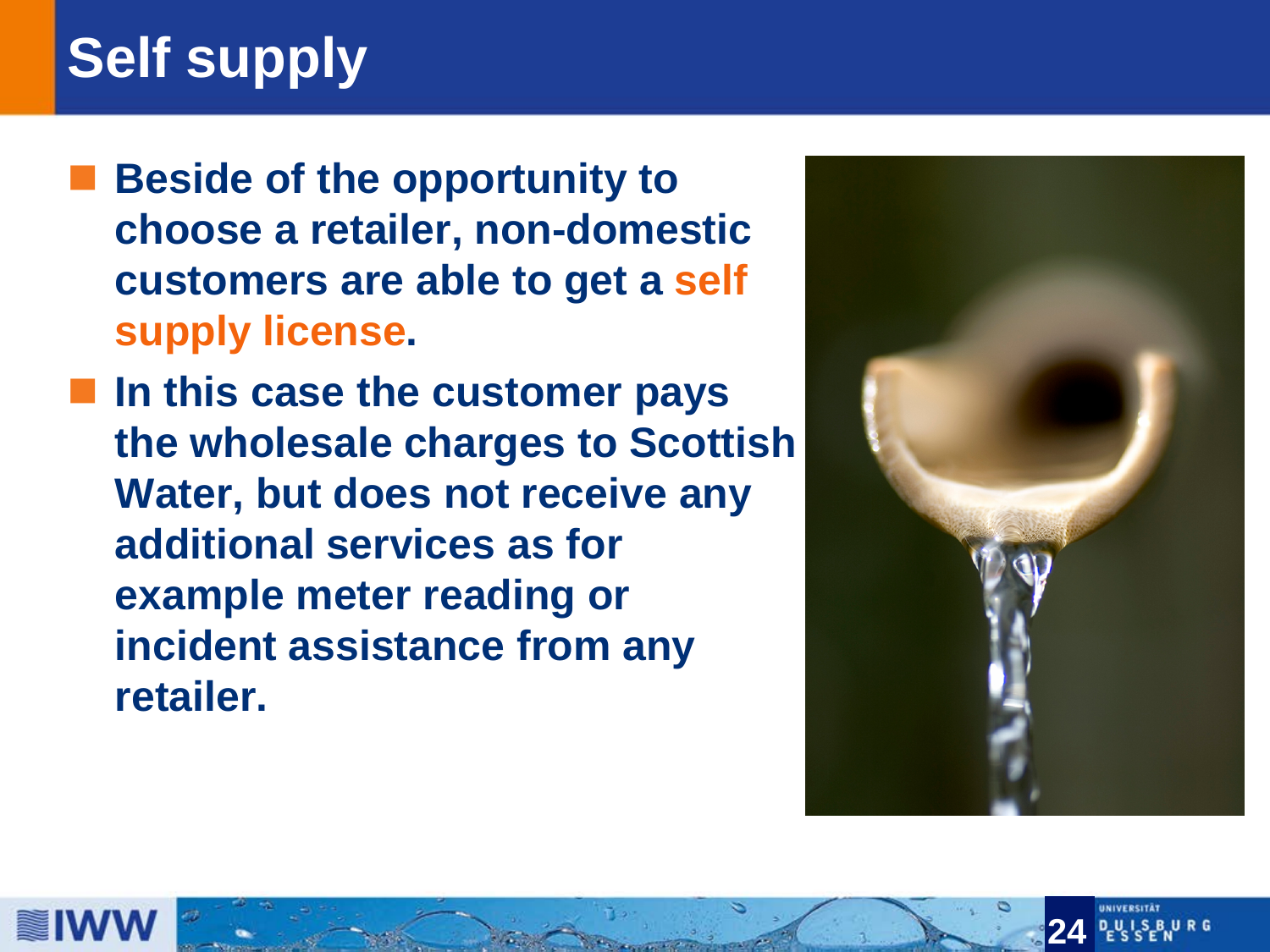#### **Competition in the Scottish Water Sector**

- **Scottish Water has still a monopoly status: all retailers are bound to the wholesale services of SW and thereby to its prices.**
- **To avoid the misuse of this lack of competition on the wholesale level is one of the main challenges of the Water Industry Commission for Scotland.**
- **More precisely the WICS sets the prices for SW's wholesale services. On the one hand to ensure low price volatility and on the other hand to make sure that the costs which are related to the drinking water quality and environmental issues can be recovered.**



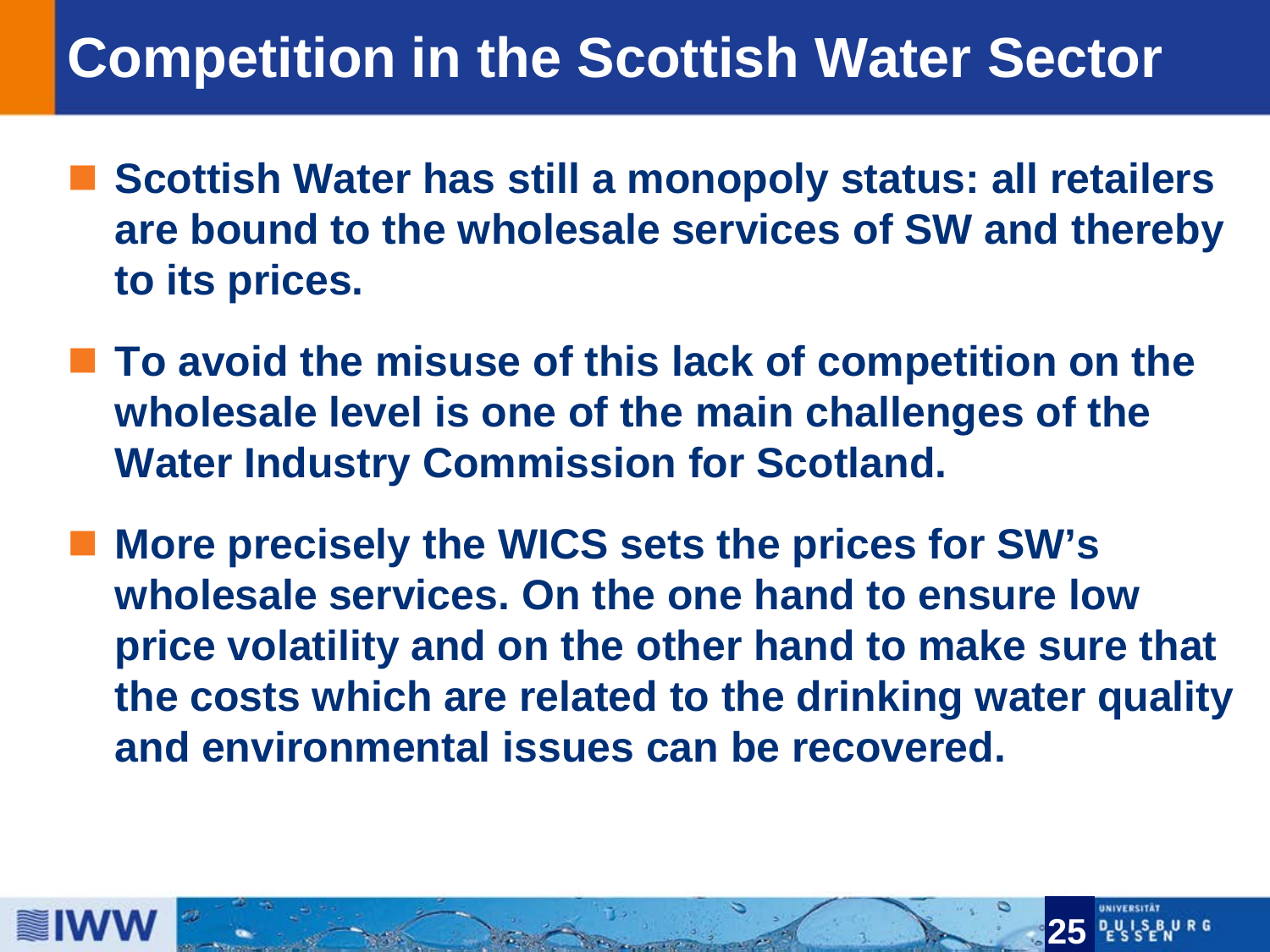#### **Competition in the Scottish Water Sector**

- **On the retail level also exists a safety net to protect the interests of non-domestic customers: Every retailer has to offer standard services for a default tariff.**
- **This default charge is the maximum price the nondomestic customers had to pay for Scottish Water's water and wastewater services, if the retail market opening did not take place.**



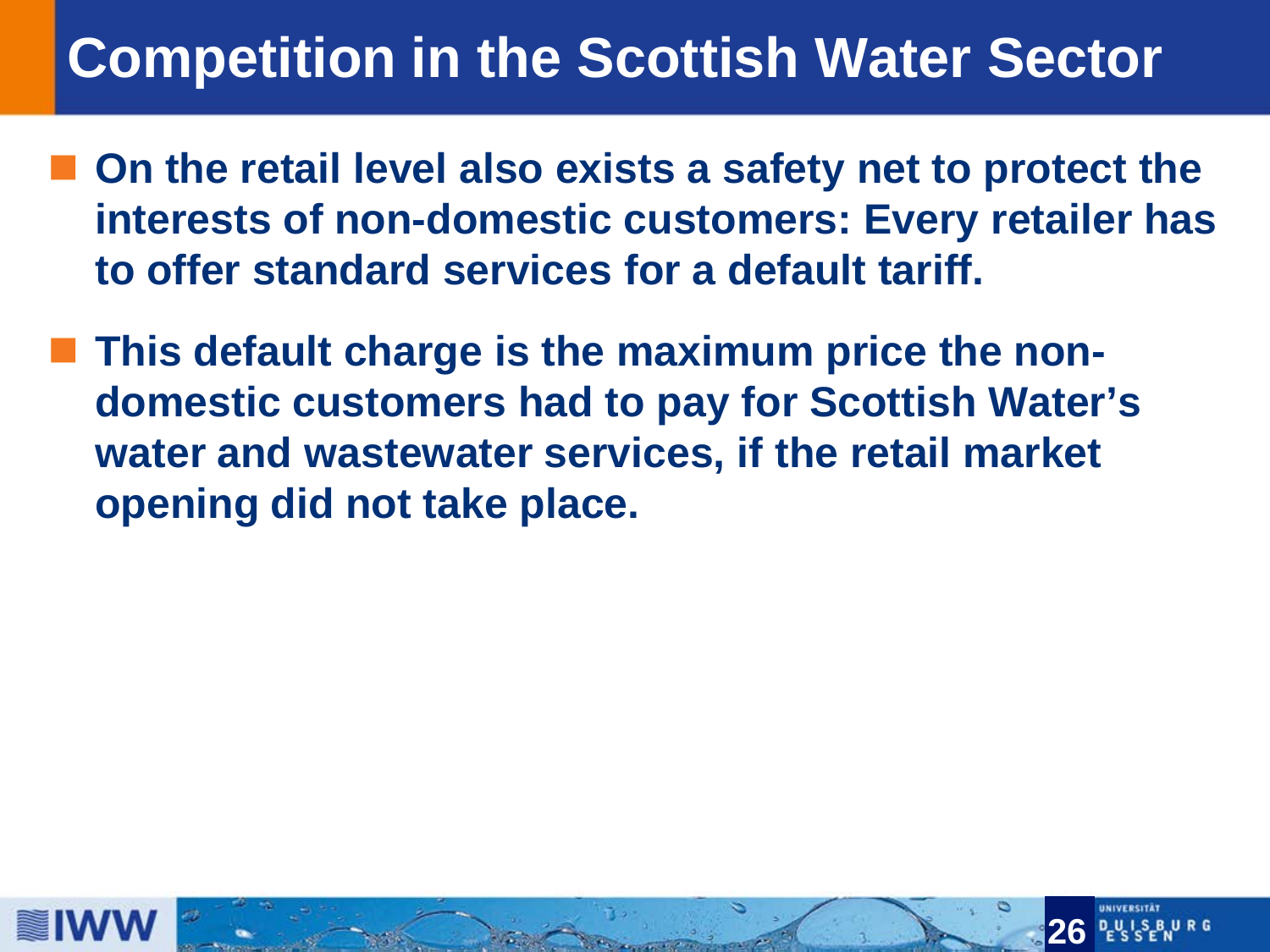#### **Advantages**

- **The retailers are asked to deliver better performance for lower prices: more cost-effective measures and additional services are important to survive in the market.**
- **Innovation: expanded services are for example eservices like e-billing, easier contact opportunities and quicker responses to customer requests, incident assistance and services to identify and reduce leaks.**
- **Individualism: The non-domestic customers can choose between the retailer's offers and extra services, finding the best price to value ratio for their own.**



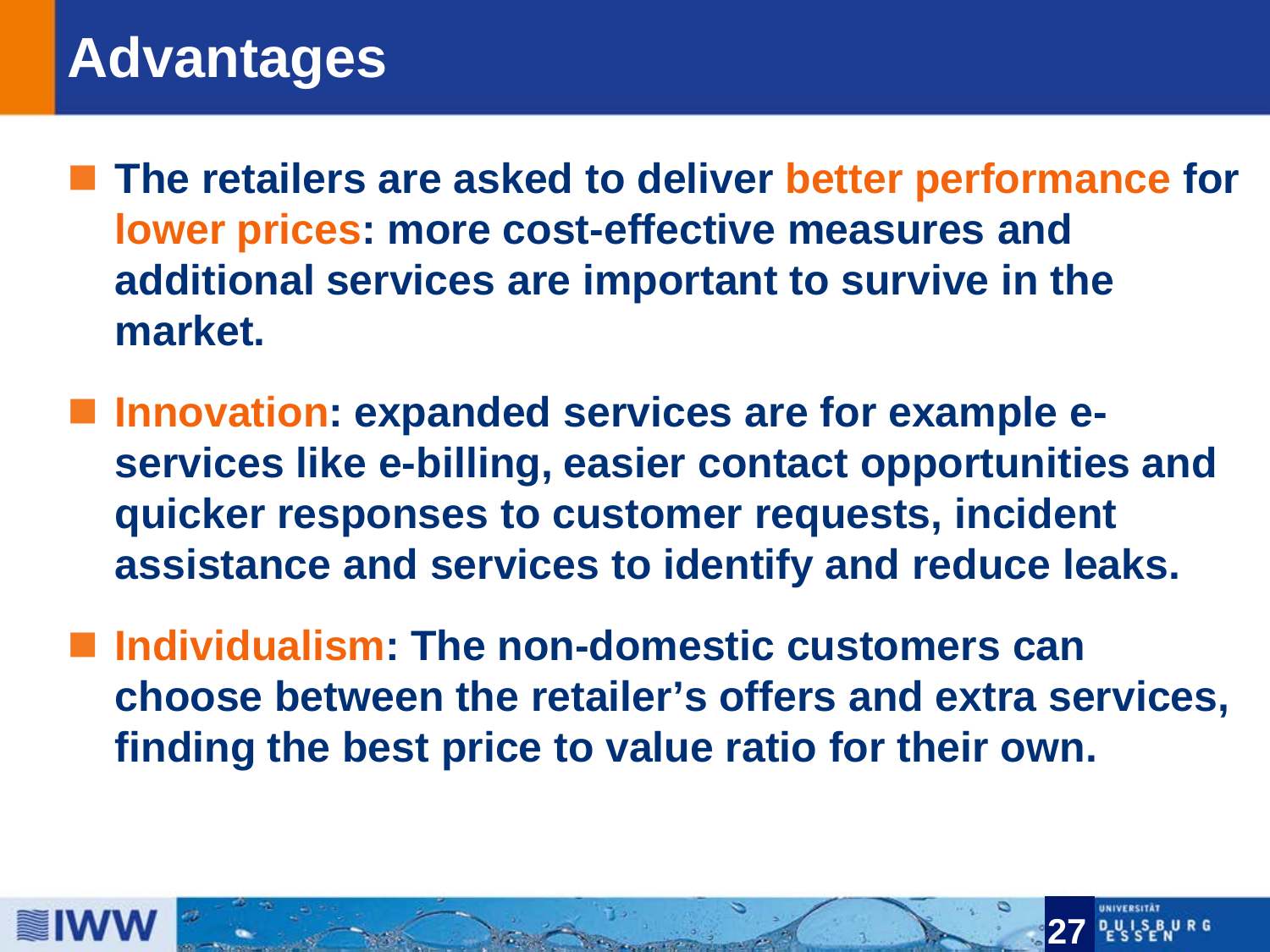#### **Advantages**

- Aiming best customer satisfaction, the retailers as **informed buyers of wholesales put pressure on Scottish Water to improve its performance as well.**
- **This has also an indirect, positive influence on the water and wastewater services for household customers, because if SW improves its performance, it will not only affect the non-domestic level. Overall Performance Assessment**
- **Further advantages are the simple switching between retailers and the environmental benefits, because the retailers offer more information about the customer's detailed water consumption and how to reduce it.**



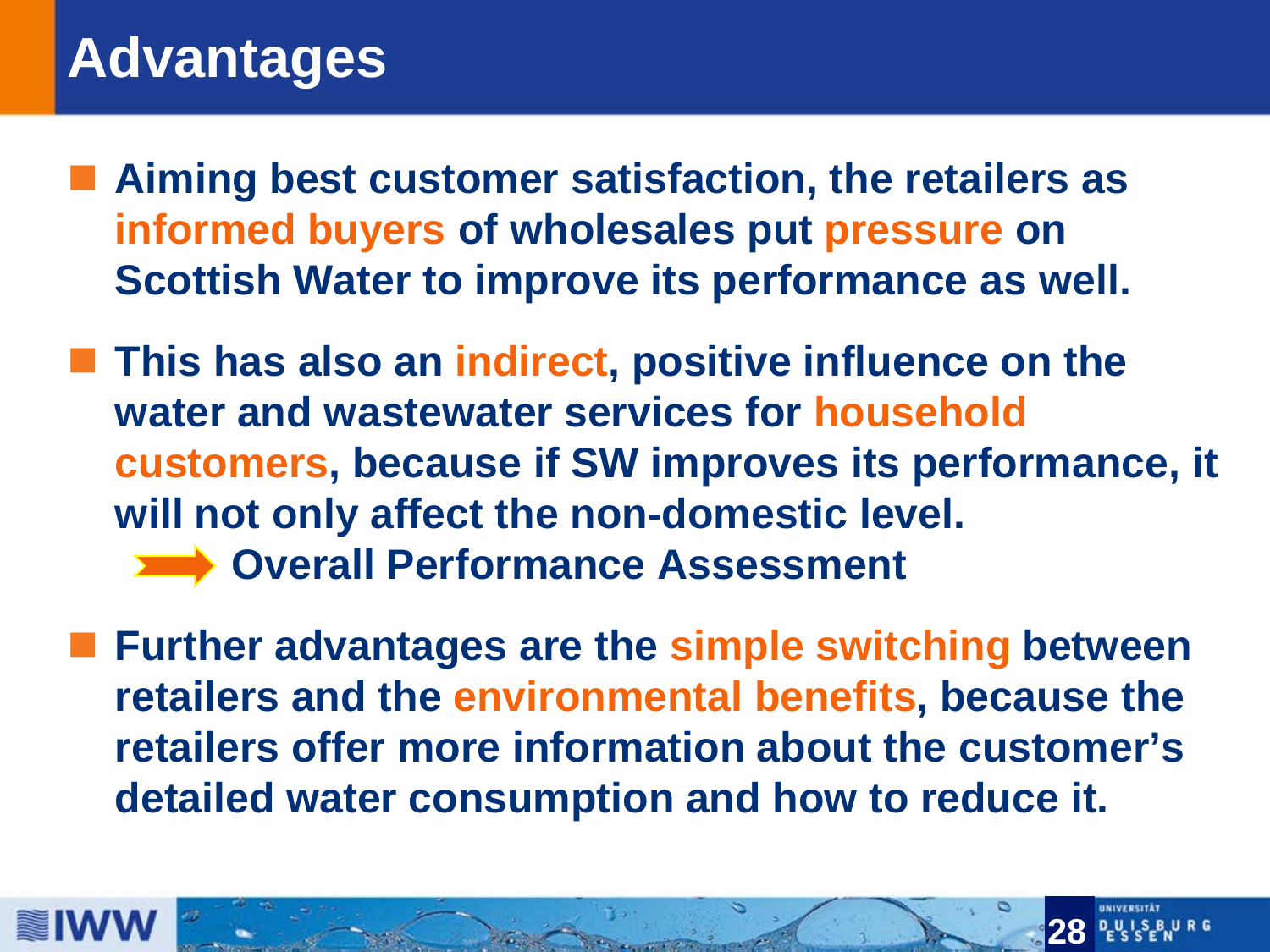#### **Overall Costs and Savings**

|                                                                | <b>Costs/Savings £</b> | Costs/Savings €  |
|----------------------------------------------------------------|------------------------|------------------|
| Set-up costs to $2009 - 10$                                    | $-$ £ 22.5m            | $ \in$ 26.2m     |
| Ongoing costs to $2009 - 10$                                   | $- E 8.5m$             | $- 6.9m$         |
| Savings achieved to 2009 - 10                                  | $+$ £ 18.4m            | $+$ €21.4m       |
| NPV of ongoing costs<br>from $2010 - 2011$ onwards             | $-$ £ 110.7m           | $-$ € 128.8m     |
| NPV of savings achieved to date,<br>from $2010 - 2011$ onwards | $+$ £ 261.0m           | + $€303.7m$      |
| NPV of retail dynamic efficiencies                             | $+ E 84.9m$            | + $€98.8m$       |
| NPV of wholesale dynamic<br>efficiencies                       | $+$ £ 110.1m           | + €128.1m        |
| <b>Total</b>                                                   | $+£332.8m$             | $+$ $\in$ 387.2m |

**Water Industry Commission for Scotland (2011): Retail competition in Scotland: An audit trail of the costs incurred and the savings achieved, p.14.**

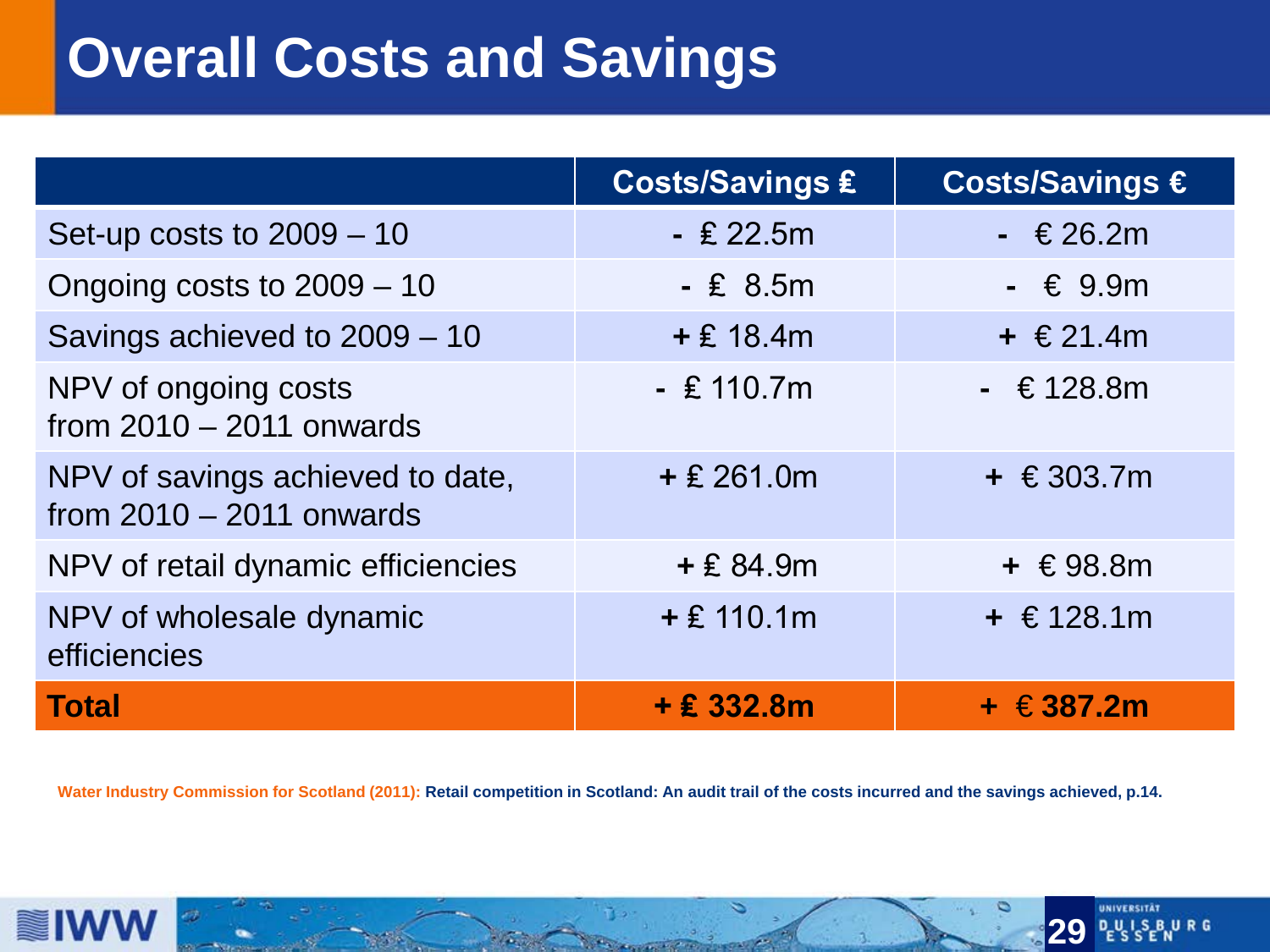#### **Disadvantages**

- **According to Waterwatch there has been a significant increase of customer contacts.**
- Still not aware of competition, experience difficulties **switching supplier or are frustrated by the additional bureaucracy**
- **Furthermore, the licensed providers were not always delivering the services the customers expected them to do.**
- **The current market shares of the retailers might give a hint that full competition on the retail level has not been reached yet.**
- **It is striking that Business Stream, who is the licensed subsidiary of Scottish Water, is the leading retail service provider by serving around 90 % of the non-domestic customers.**

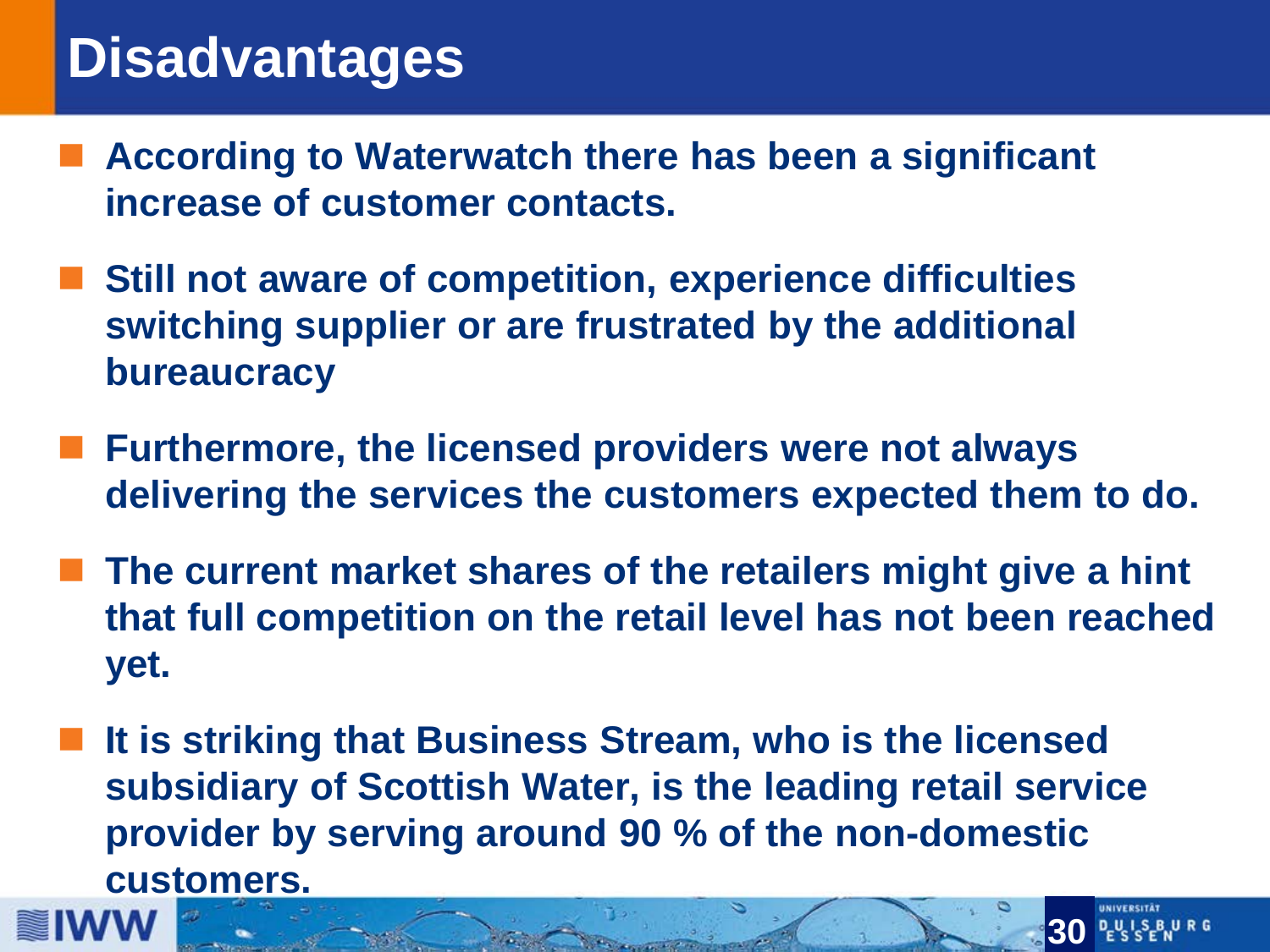#### **Outline**

#### **Introduction**

- **Country Specific Characteristics & Challenges**
- **Regulation of the Scottish Water Industry**
- **Competition in the Scottish Water Sector**
- **Conclusions**
- **References**



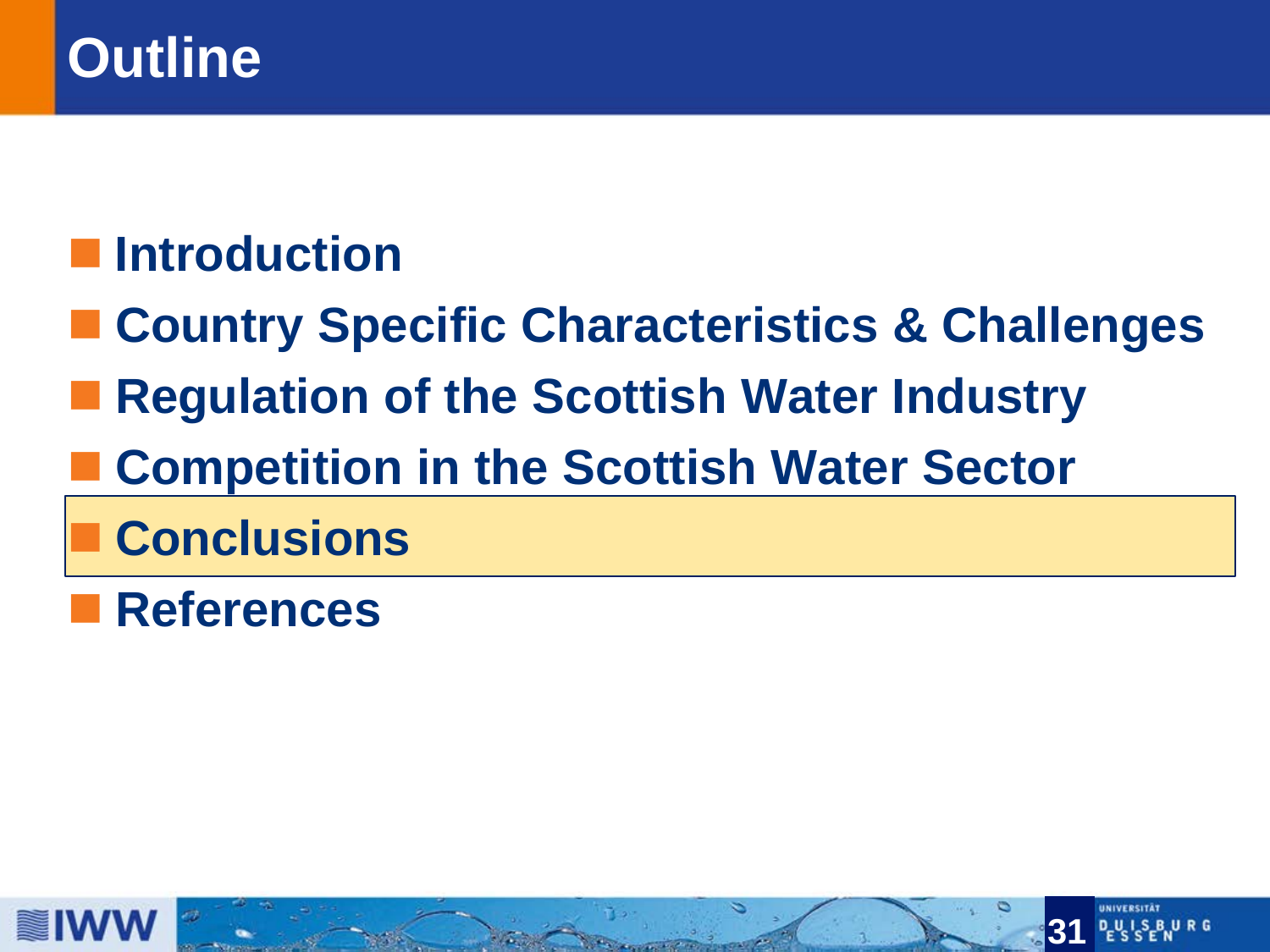#### **Conclusions**

- **Young regulatory framework**
- **Courageous step to be the worldwide pioneer in opening the retail water market**
- **The physical water supply and wastewater removal is still in the hand of the publicly owned company Scottish Water, which ensures a save handling with the network and all assets around Scotland.**
- **Furthermore, it promotes the exploitation of economies of scale.**
- **The benefits are visible especially in the performance efficiency and the financial savings. Even if the savings would not be met full, it would be an outstanding result.**



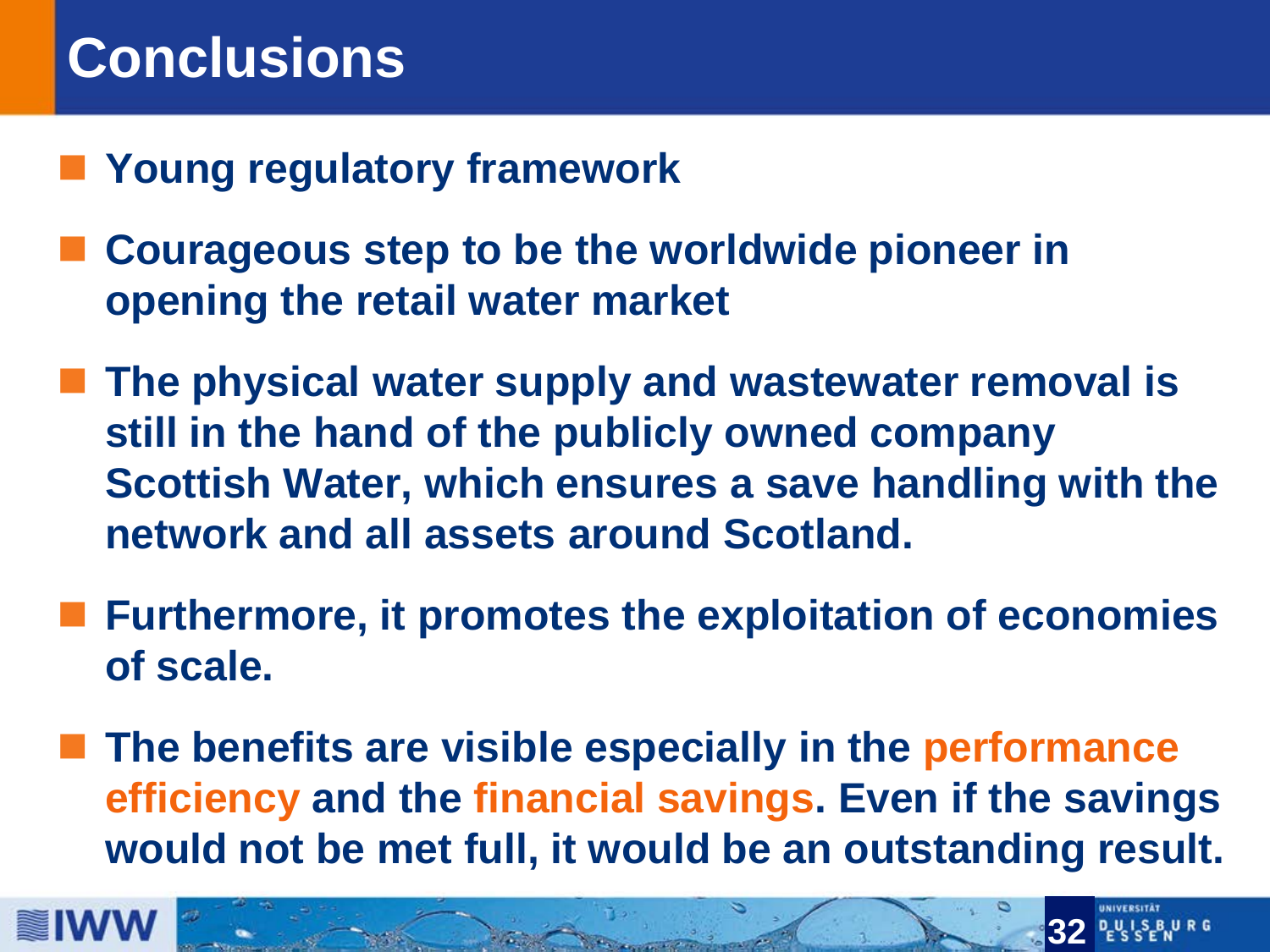#### **Conclusions**

- **The non-domestic customers are no longer bound to a 'one-size fits all' solution. Instead, they decide if they are willing to pay for the additional services or not.**
- **Teething problems have to be resolved, because a competitive retail market is only working, if the customers are interested and informed.**
- The market share should be observed carefully over the **next years.**
- It will be interesting to see how the market develops **and whether the competitive retail system will also be applied to the 2.4 million household customers in Scotland one day.**



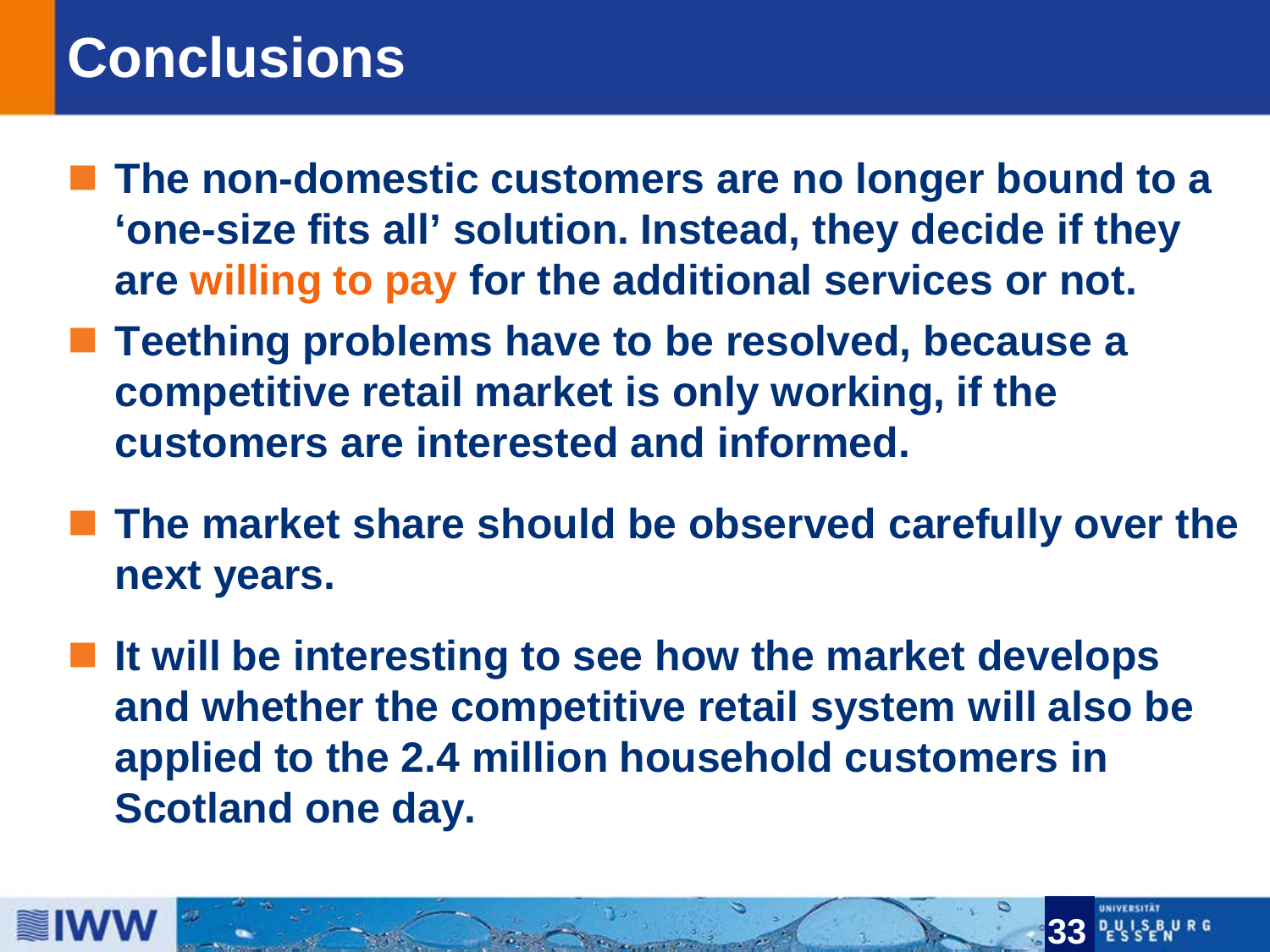

# **Thank you for your attention !**



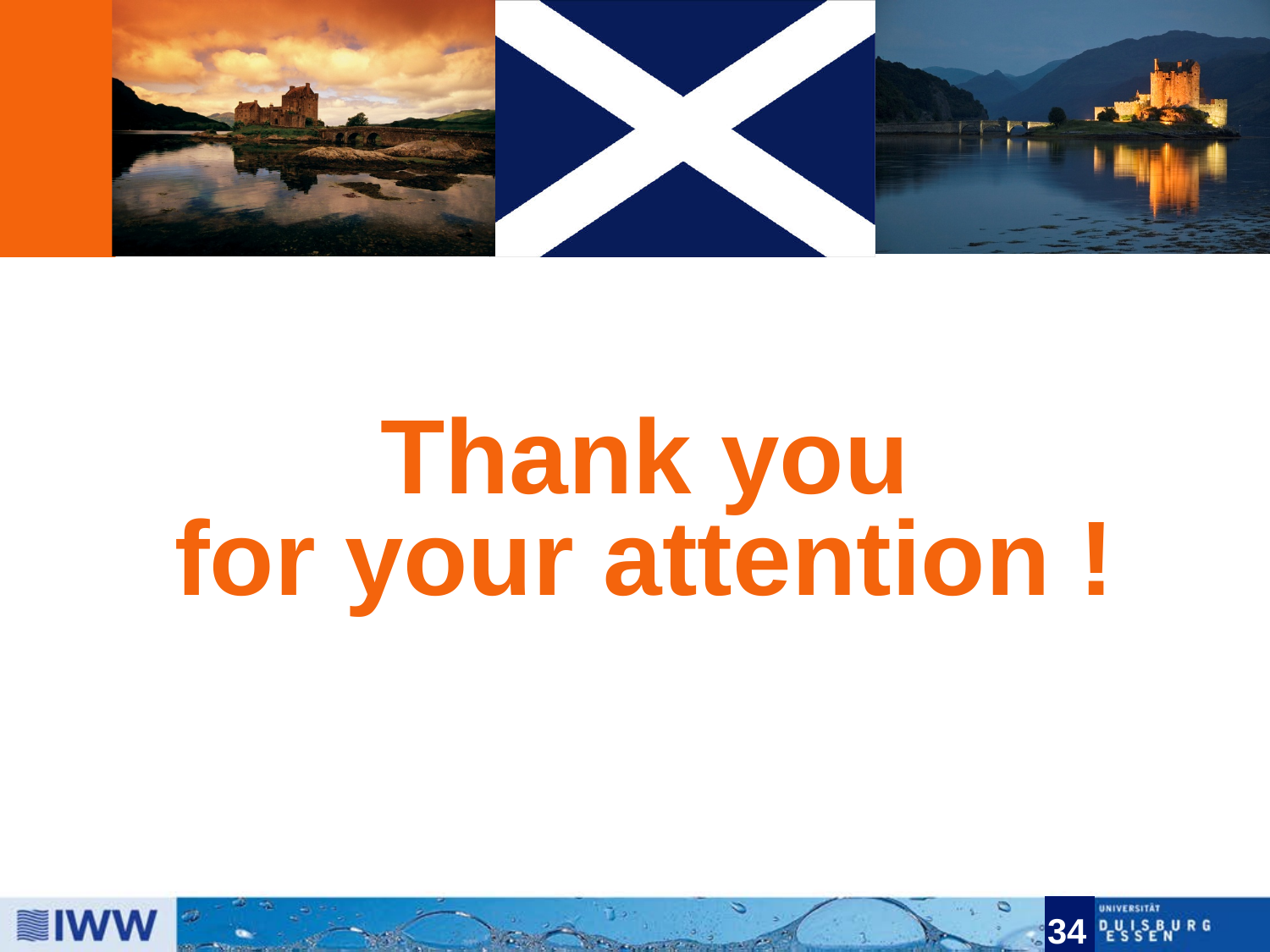# **References (1)**

- **Bouttes, Jean-Paul;Leban, Raymond (1995): Competition and regulation in Europe's network industries from theoretical approach to sectorial application, in: Utilities Policy, Vol. 5, No. 2, pp. 127-146.**
- Australian Government Productivity Commission (2011): Australia's Urban Water Sector, Lessons from other **water sectors: Scotland, pp. 505 – 511.**
- Central Market Agency Scotland (2008): Business water market goes alive, press release, URL from 18<sup>th</sup> **September 2011: http://www.cmascotland.co.uk/cma\_docs/file/press/Press001-CMA-launch.pdf.**
- **Dierkes. Mathias: Hamann, Rolf (2009): Öffentliches Preisrecht in der Wasserwirtschaft, Nomos Verlag, Baden-Baden.**
- Drinking Water Quality Regulator (2008): Charter of the Office of the Drinking Water Quality Regulator for **Scotland, URL from 15th August 2011: http://www.dwqr.org.uk/about-us/charter.htm.**
- Lobina, Emanuele;Terhorst Philipp (2005): D19: Water Time Case Study Edinburgh, UK, URL from 15<sup>th</sup> August **2011: www.watertime.net/docs/WP2/D19\_Edinburgh.doc.**
- Met Office (2011): Scotland Mean Temperature, URL from 6<sup>th</sup> September 2011: **http://www.metoffice.gov.uk/climate/uk/datasets/Tmean/ranked/Scotland.txt.**
- Met Office (2011): Scotland Rainfall, URL from 6<sup>th</sup> September 2011: **http://www.metoffice.gov.uk/climate/uk/datasets/Rainfall/ranked/Scotland.txt.**
- **Parliament of the United Kingdom (1995): Environment Act 1995.**
- Scottish Government Social Research (2010): Demographic Change in Scotland, URL from 15<sup>th</sup> August 2011: **http://www.scotland.gov.uk/Resource/Doc/332379/0108163.pdf.**
- Scottish National Heritage (2002): Fresh Waters, URL from 15<sup>th</sup> August 2011: **http://www.snh.org.uk/futures/Data/pdfdocs/Fresh\_waters.pdf.**
- Scottish Water (2011): Annual Reports an Accounts 2010/11, URL from 26<sup>th</sup> September 2011: **http://www.scottishwater.co.uk/portal/page/portal/SWE\_PGP\_NEWS/NEWS\_JUN11/NEWS\_JUN11\_ANN\_REP/Sc ottishWaterAnnualReportAccounts201011.pdf.**